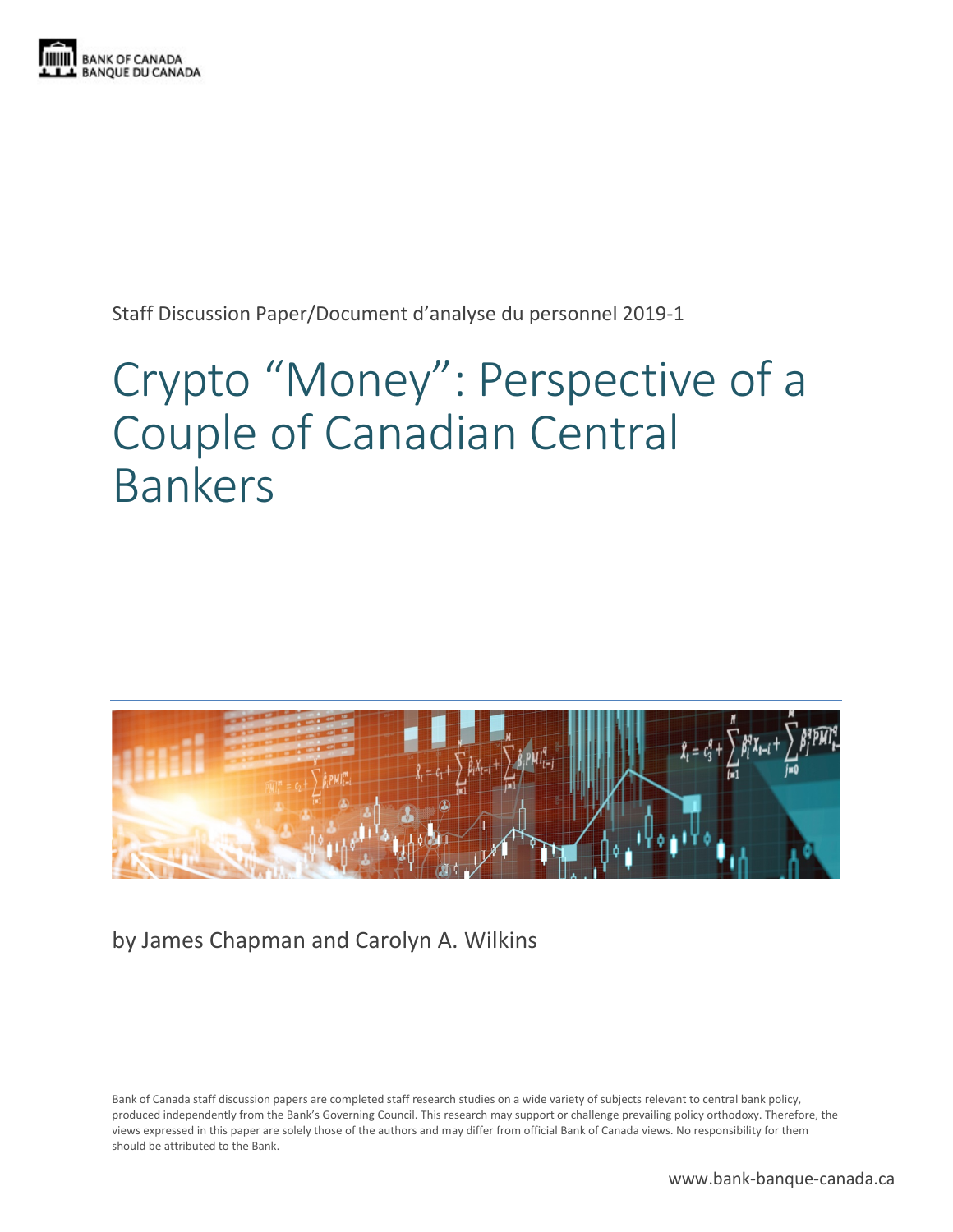Bank of Canada Staff Discussion Paper 2019-1

February 2019

## **Crypto "Money": Perspective of a Couple of Canadian Central Bankers**

**by**

#### **James Chapman1 and Carolyn A. Wilkins2**

<sup>1</sup> Funds Management and Banking Department <sup>2</sup> Senior Deputy Governor Bank of Canada Ottawa, Ontario, Canada K1A 0G9 [jchapman@bankofcanada.ca](mailto:jchapman@bankofcanada.ca) [cwilkins@bankofcanada.ca](mailto:cwilkins@bankofcanada.ca)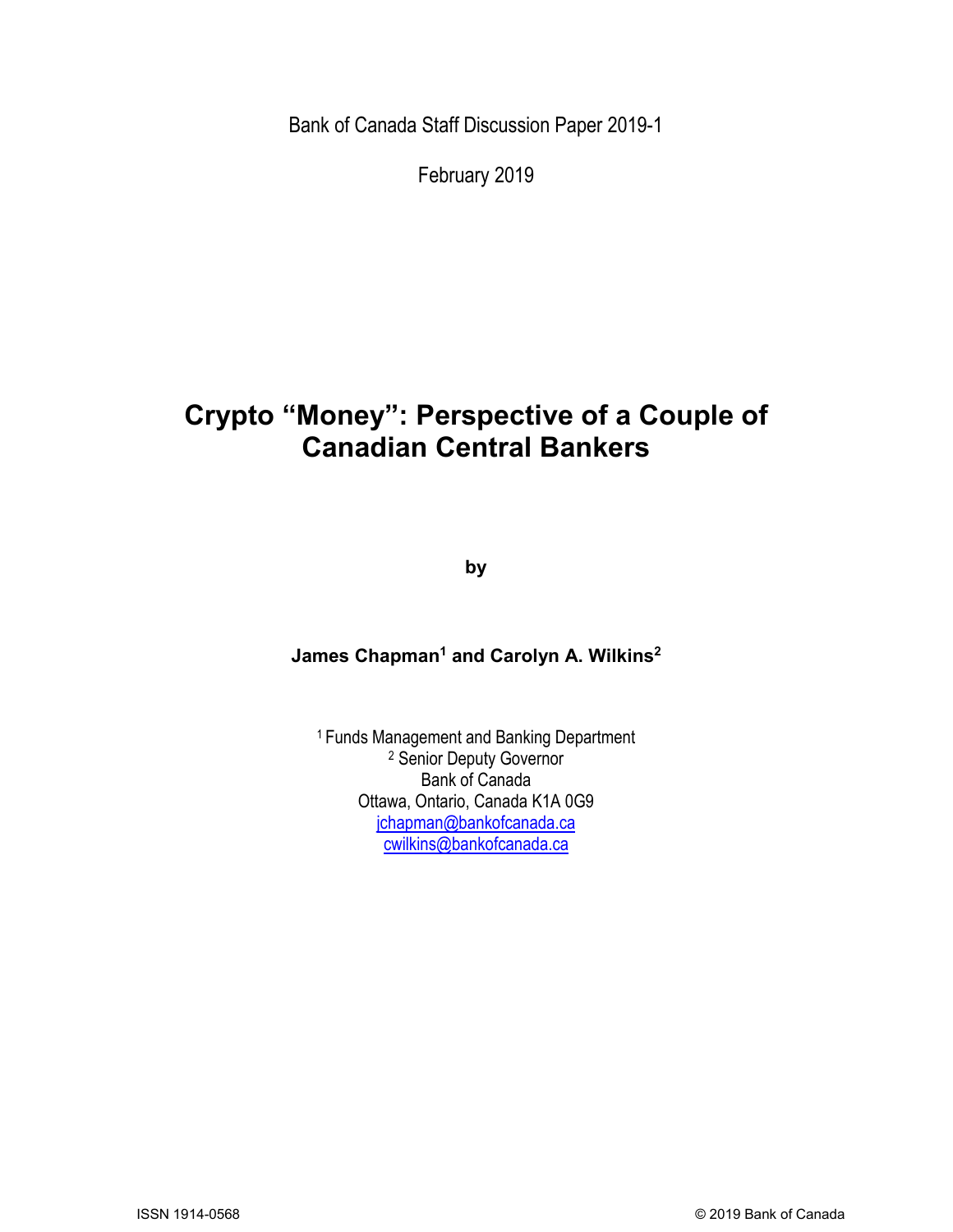## **Acknowledgements**

Many thanks, without implication, to Adam Epp for excellent research assistance, and Rod Garratt, Scott Hendry, Tim Lane, Stephen Murchison and others for discussion and comments. This paper is based on a lecture Senior Deputy Governor Wilkins gave at Princeton University on October 4, 2018. [https://www.bankofcanada.ca/2018/10/money](https://www.bankofcanada.ca/2018/10/money-for-nothing-a-central-bankers-take-on-cryptoassets/)[for-nothing-a-central-bankers-take-on-cryptoassets/](https://www.bankofcanada.ca/2018/10/money-for-nothing-a-central-bankers-take-on-cryptoassets/)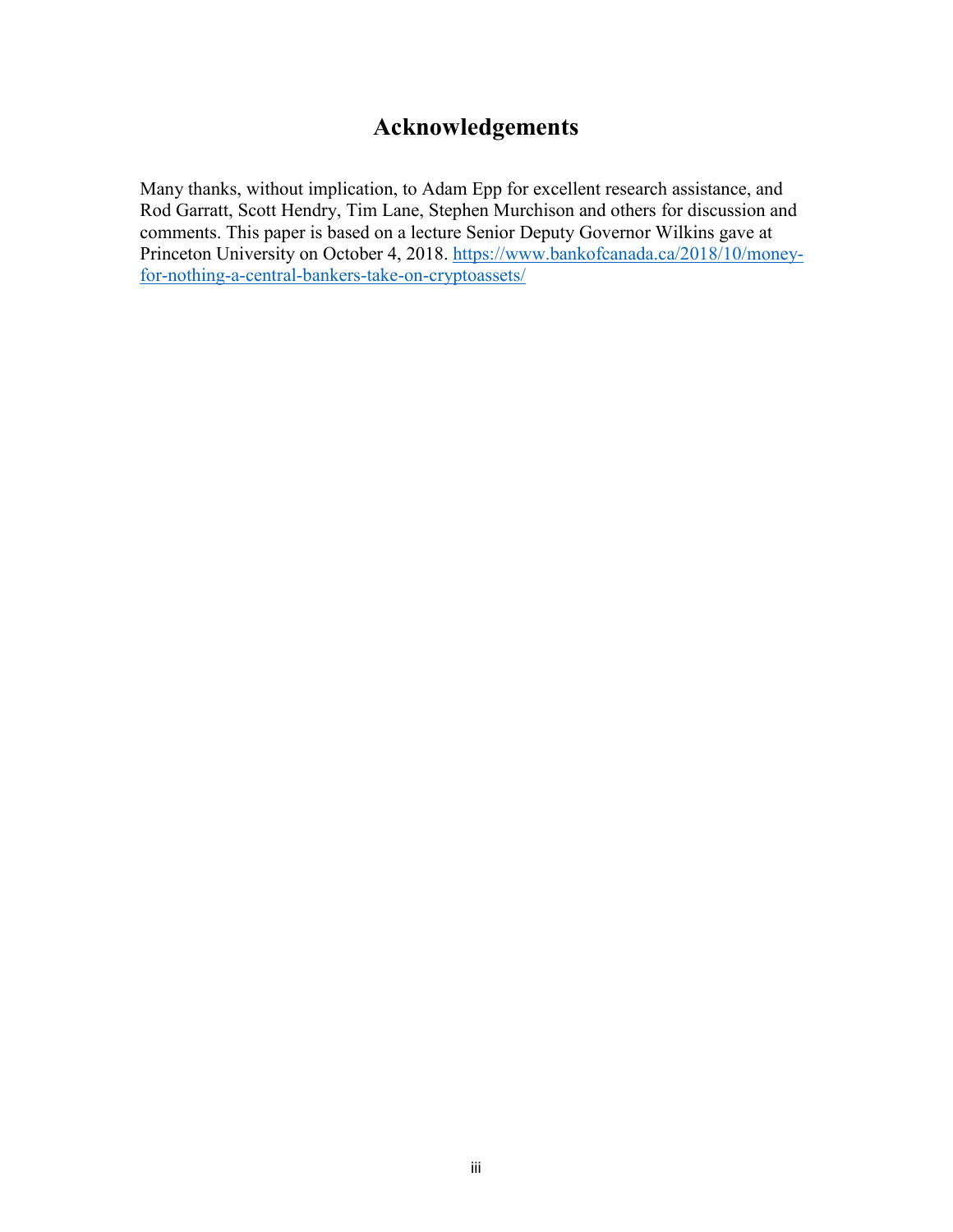#### **Abstract**

The market for cryptoassets has exploded in size in the 10 years since bitcoin was launched. The technology underlying cryptoassets, blockchain, has also been held up as a technology that promises to transform entire industries. In this paper we examine what is new about cryptoassets and their technology and how they may affect core central bank functions. We do this by outlining what we think are the three most important research and policy questions for central bankers around cryptoassets and cryptocurrencies specifically. First, what is fundamentally new about the technology that underpins cryptocurrencies and other cryptoassets? Second, how do cryptocurrencies affect a central bank's role in the economy? Third, given the two challenges of a rise of cryptoassets and a decline in the use of cash, should digital payments be left entirely to the private sector or should central banks issue their own digital currencies? We discuss these three policy questions and highlight what aspects of them are most important to central bankers. Finally, we raise several new questions to help guide researchers in studying cryptoassets and their underlying technology.

*Bank topics: Digital currencies; Payment clearing and settlement systems; Bank notes; Financial services JEL codes: E4, E41, E42, E51, E58, H4, P43*

#### **Résumé**

La taille du marché des cryptoactifs a explosé ces dix dernières années, depuis le lancement du bitcoin. On a aussi présenté la technologie à la base des cryptoactifs, soit la chaîne de blocs, comme étant susceptible de transformer des pans entiers de l'économie. Dans cette étude, nous examinons ce que les cryptoactifs et la technologie connexe apportent de nouveau, et les conséquences possibles pour les grandes fonctions des banques centrales. Pour ce faire, nous définissons ce qui constitue, selon nous, les trois plus importantes questions que les banques centrales doivent aborder dans leurs recherches et leurs politiques sur les cryptoactifs et, plus précisément, sur les cryptomonnaies. Premièrement, en quoi la technologie qui sous-tend les cryptomonnaies et les autres cryptoactifs est-elle, en essence, innovante? Deuxièmement, quelle est l'incidence des cryptomonnaies sur le rôle des banques centrales dans l'économie? Troisièmement, compte tenu des défis que représentent la percée des cryptoactifs et de la baisse de l'utilisation de l'argent comptant, faut-il laisser les paiements numériques relever exclusivement du secteur privé ou les banques centrales devraient-elles émettre leur propre monnaie numérique? Nous abordons ces trois questions en insistant sur leurs aspects les plus importants pour les banques centrales. Enfin, nous soulevons plusieurs nouvelles questions afin d'aiguiller la recherche sur les cryptoactifs et la technologie sous-jacente.

*Sujets : Monnaies numériques; Systèmes de compensation et de règlement des paiements; Billets de banque; Services financiers Codes JEL : E4, E41, E42, E51, E58, H4, P43*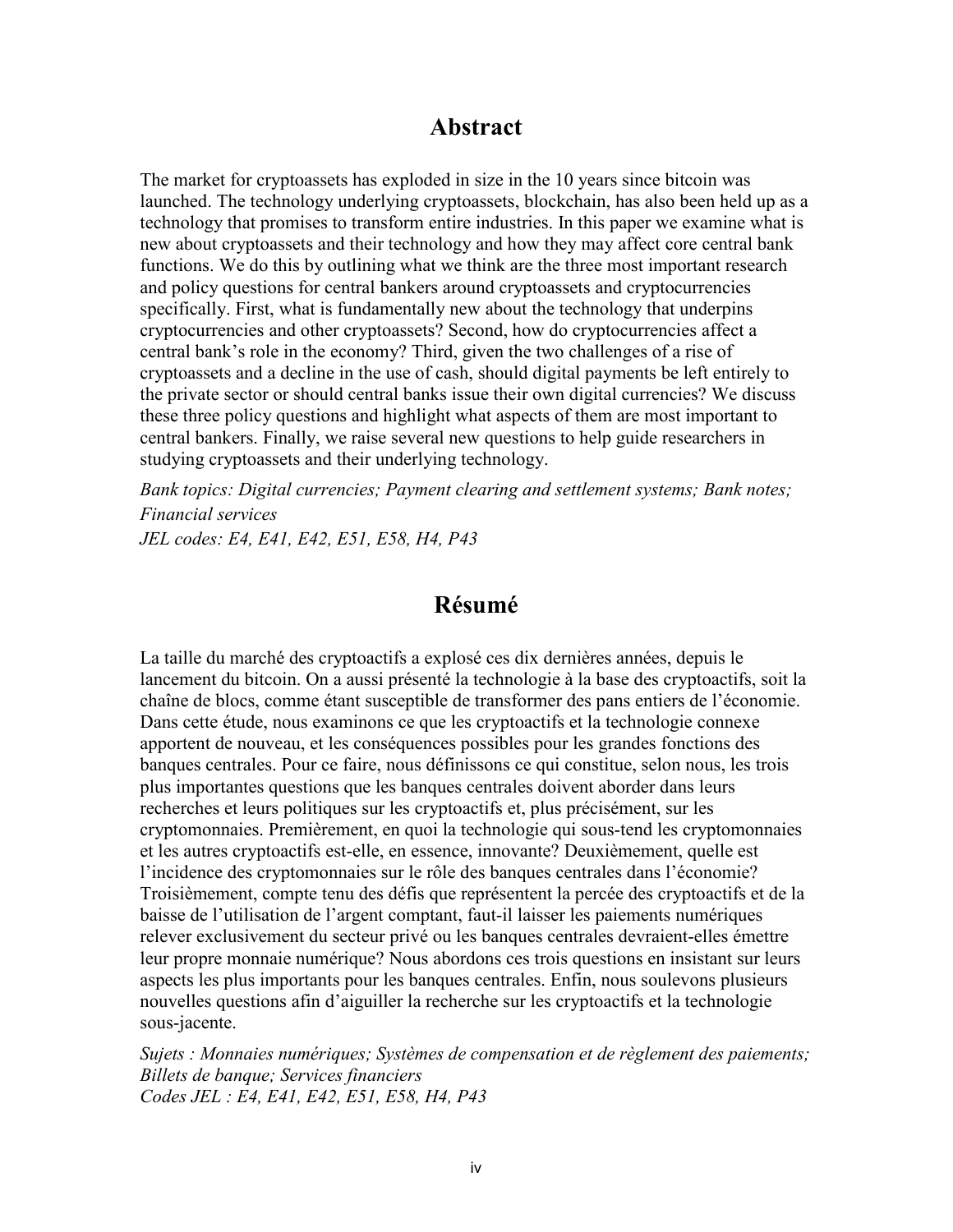"No mo fiat money we don't do that/ Get urself some coins fo the banks take ur stash" — "Bitcoin's Here" by Zhou Tonged<sup>[1](#page-4-0)</sup>

### **1. Introduction**

 $\overline{a}$ 

The market for cryptoassets has exploded since the launch of bitcoin—the world's first cryptoasset based on blockchain technology.<sup>[2,](#page-4-1) [3](#page-4-2)</sup> With around 2,000 cryptoassets in existence today, much has been made of their potential to upend the financial system. Even more has been made of the potential for a broader range of applications of the blockchain technology underlying cryptoassets. This technology promises to transform entire industries, from financial services to the supply chain management for food, tracking livestock such as chicken and cows. [4](#page-4-3)

In this discussion paper, we examine what cryptoassets bring to the table that is new and how they may affect core central banking functions. We also outline what we think are the most important open research and policy questions for central banks in this area. Our hope is that we can help temper the hype that surrounds discussion of cryptoassets and provide some focus for ongoing work on the issue.

Over the past couple of years, a myriad of different uses for cryptoassets has been rapidly expanding: payment methods, securities and utilities. We will focus primarily on the means of payment aspect—that is, potential cryptocurrencies—because money and payments are of utmost importance to central banking. These are *potential* currencies since none yet fulfills all the traditional functions of money: a medium of exchange, store of value and unit of account.

The rest of the paper is organized around three overarching questions:

- 1) *What is fundamentally new about the technology that underpins cryptocurrencies and other cryptoassets?* Many of the issues are similar to those being studied by researchers of corporate governance and asset pricing. But there are also some novel economic questions, such as how a blockchain is designed to ensure that everyone's incentives are aligned to result in truthful reporting of movements of cryptoassets on the blockchain.
- 2) *How do cryptocurrencies affect a central bank's role in the economy?* We look at whether cryptocurrencies could form the basis of a "desirable" monetary policy regime

<span id="page-4-0"></span><sup>&</sup>lt;sup>1</sup> See the cover of Drake's song, "Started from the Bottom," about Bitcoin success at [https://youtu.be/pID03RrmKow.](https://youtu.be/pID03RrmKow)

<span id="page-4-1"></span><sup>2</sup> Bitcoin was created in 2009 by an unknown individual or individuals going by the pseudonym Satoshi Nakamoto. The underlying technology used creates what is commonly known as a "blockchain," which is a type of distributed ledger technology.

<span id="page-4-2"></span><sup>&</sup>lt;sup>3</sup> We define a cryptoasset as an asset that is recorded on a blockchain or using distributed ledger technology.

<span id="page-4-3"></span><sup>4</sup> L.-A. Javier, ["Yes, These Chickens Are on the Blockchain,](https://www.bloomberg.com/news/features/2018-04-09/yes-these-chickens-are-on-the-blockchain)" Bloomberg Businessweek (April 9, 2018).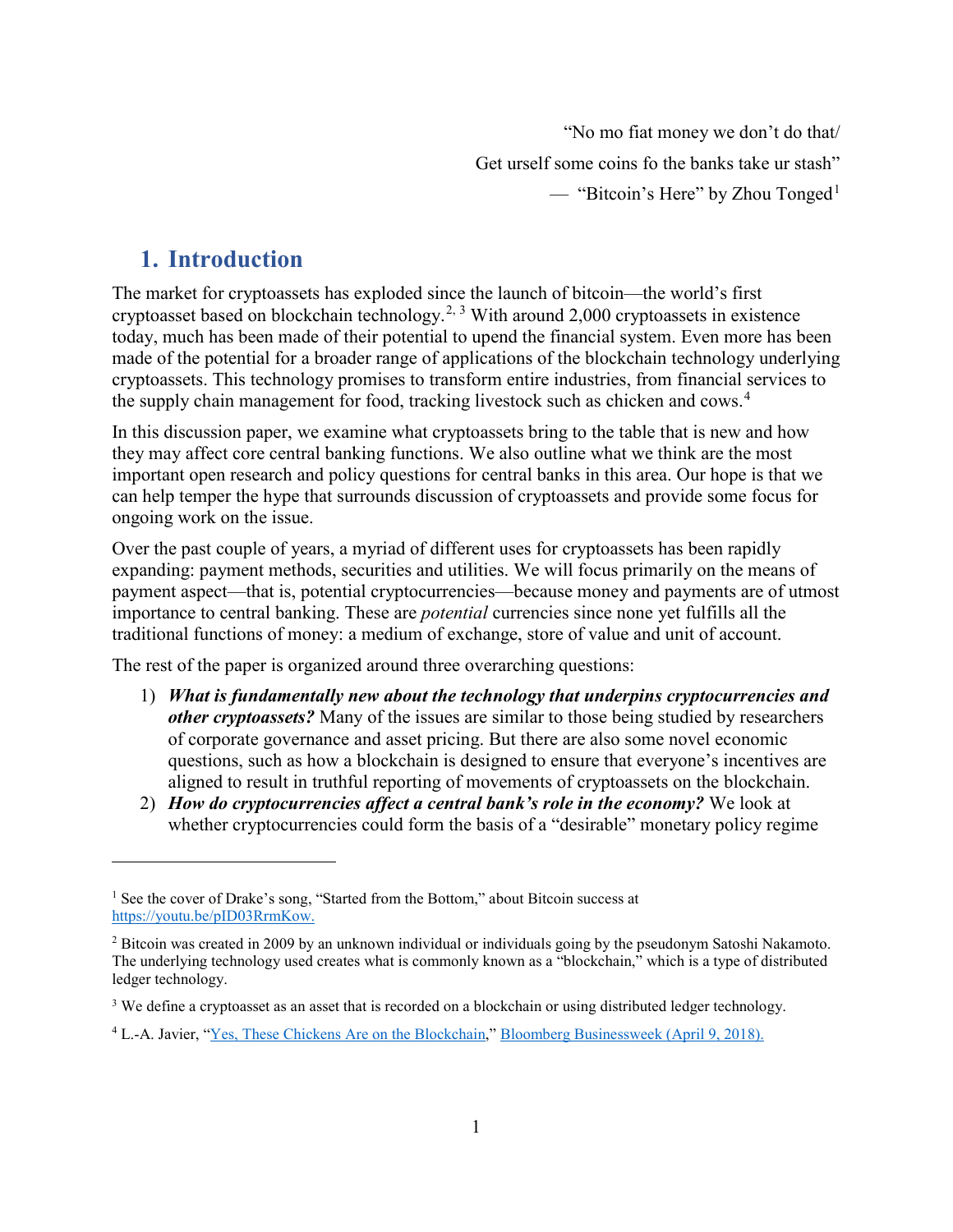and what the implications might be when it co-exists with public currencies. Here, too, many outstanding research questions need to be answered.

3) *Given the two challenges of a rise of cryptoassets and a decline in the use of cash, should digital payments be left entirely to the private sector or should central banks issue their own digital currency?* The place to start here is to determine whether central bank currency is a public good, which we argue it is. That said, this line of inquiry raises deeper questions related to the uniqueness of money in each of its functions and the role a central bank digital currency could have in this regard compared with physical cash. Another large group of questions lies in understanding how a central bank digital currency would affect the rest of the financial system, particularly deposit-taking institutions.

These are fundamental questions for any monetary or financial economist, which make this an exciting time to be doing research in this area. We believe that we may be at a turning point where the monetary landscape 10 to 15 years from now could look radically different than it does today. Innovation in this area could have a fundamental impact on social welfare and research and policy work is needed in guiding it to the best outcome for the people in the economy.

To set the stage, we paint the landscape for cryptoassets before addressing each of the questions in turn.

## **2. Cryptocurrencies and the cryptoasset landscape**

Assessing the full span of the cryptoasset landscape is a more difficult task than with other asset classes, such as equities and, more recently, financial derivatives. Thanks to some new datasets, several observations about the cryptoasset landscape and how it has evolved over the past decade can nonetheless be made. [5](#page-5-0)

*The first observation is that, while cryptoassets are often discussed as a single asset class, they have become quite heterogeneous in terms of underlying economic function.* Early cryptoassets (e.g., bitcoins) were originally created to be decentralized digital currencies. Authorities now tend to distinguish between the following large classes of cryptoassets:

- *Cryptocurrencies.* These are tokens generally intended to fill the role of a currency and are designed to be used to make purchases of goods and services. An example is bitcoin, as originally envisioned, while Litecoin and Monero are other examples.
- *Security tokens*. These tokens allow buyers to take some form of position in a firm. Many of the initial coin offerings (ICOs) over the past couple of years fall into this category, although there are significant differences among them in terms of their design. A straightforward example is a token that represents equity in an organization built on a blockchain platform where "the token-holder receives future cash flows from a successful project" (Hu, Parlour and Rajan 2018). Another example is Nexo, which is a crypto loan company that pays out a portion of the profits to Nexo token holders.<sup>[6](#page-5-1)</sup>

<span id="page-5-0"></span><sup>&</sup>lt;sup>5</sup> The main dataset we use is the cointmarketcap.com historical database of cryptoassets.

<span id="page-5-1"></span><sup>&</sup>lt;sup>6</sup> See Nexo Token Terms at **nexo.io.**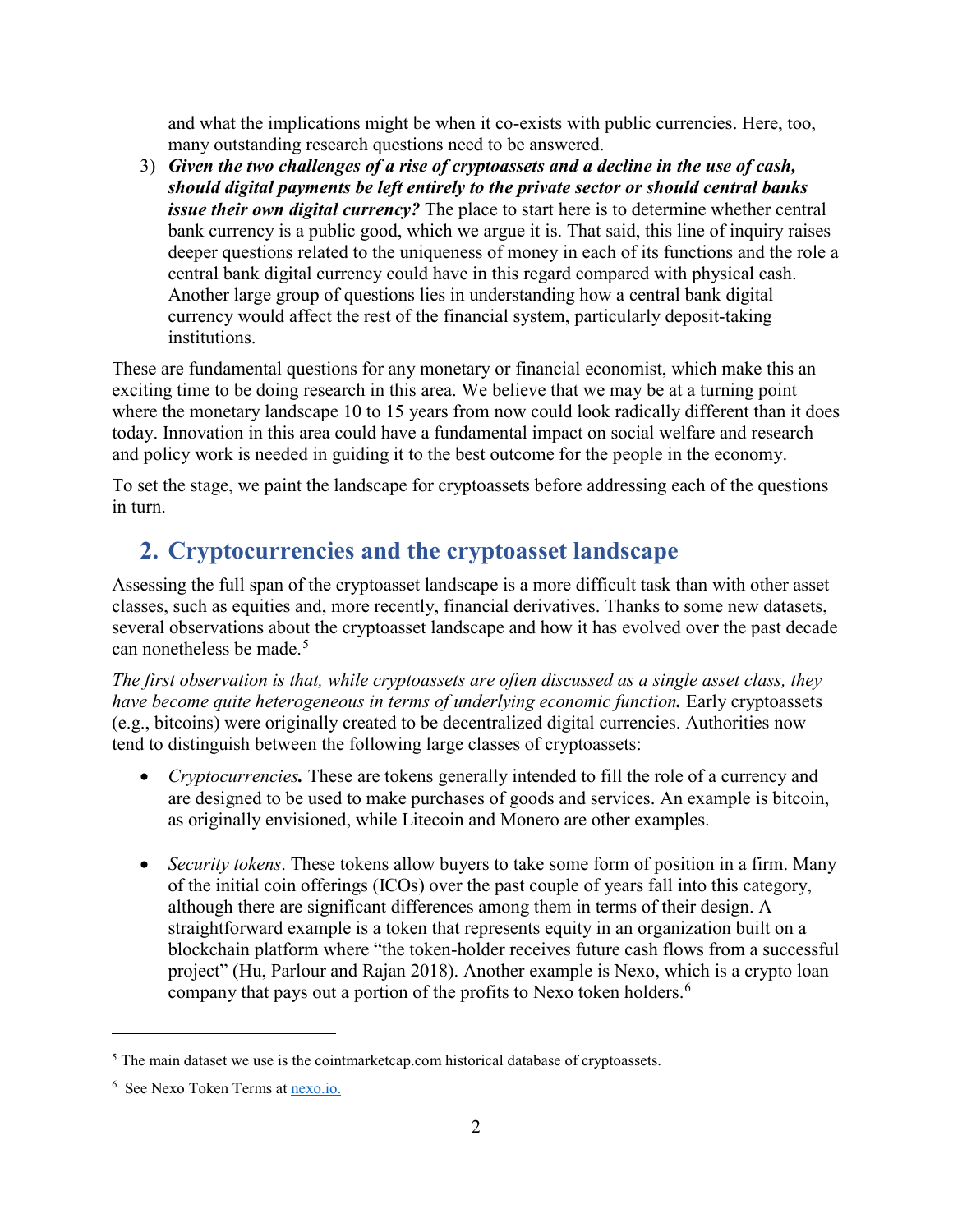• *Utility tokens.* These tokens enable the user to consume some good or service specific to the platform (Hu, Parlour and Rajan 2018). The classic example of a utility token is Ethereum's ether.

This broad categorization is used by some securities regulators, such as the Swiss regulator Finma (Finma 2018). There is still much debate on the exact definition and boundaries between these categories. The difficulty for regulators is not only that there are shades of grey between different types of cryptoassets.<sup>[7](#page-6-0)</sup> They also may change types over the lifecycle of a project; many that start off primarily as a fundraising tool (i.e., a security token) are intended to eventually be either a currency or a utility token. The issue of evolving purpose and use is hardly new. The Octopus card in Hong Kong started off as a means to pay bus fare, but over time the number of goods and services that could be paid for with this card has multiplied to include goods such as fast food and coffee (Ma et al. 2008).

Unfortunately, the data are not categorized precisely along these lines, so we will focus on what is available. The dataset provided by coinmarketcap.com disaggregates the cryptoasset market into four broad buckets. The first two buckets are simply bitcoin and ether, the two most prominent assets in this space.<sup>[8](#page-6-1)</sup> The next bucket is called altcoins, which are mined and exchanged using their own blockchains; these include Litecoin or Dogecoin. The final and newest bucket is for tokens that are programmed and exchanged on general purpose blockchains, such as the Ethereum blockchain; examples of these are the many ICOs that have happened in recent years.

*The second observation about the cryptoasset landscape is that trading volume has exploded over the past year and a half (Chart 1).* While cryptoassets may not yet be prominent enough to pose immediate financial stability concerns, they are prominent enough to warrant active monitoring and assessment.<sup>[9](#page-6-2)</sup> In fact, the trading volume of cryptoassets is currently about the same as that of US municipal bonds, which is also roughly the same as that of Canadian-dollar spot foreign exchange markets.<sup>[10](#page-6-3)</sup> Moreover, during the peak of trading in 2017, Bitcoin and tokens rivalled US corporate bond trading volumes. This raises the question of how the composition of the market has changed over time.

<span id="page-6-0"></span><sup>7</sup> Walch (2019) discusses how decentralization should be thought about in the context of the determination of a cryptoassets type.

<span id="page-6-1"></span><sup>&</sup>lt;sup>8</sup> Bitcoin is the largest, oldest and most liquid of the cryptoassets. Ethereum is becoming the de facto standard blockchain used by most other distributed applications and tokens.

<span id="page-6-2"></span><sup>9</sup> The Financial Stability Board assessed that cryptoassets do not yet appear to pose issues for financial stability but that this could change rapidly given the pace of change in this market as such it also developed a monitoring framework for cryptoassets (FSB 2018).

<span id="page-6-3"></span> $10$  According to a survey conducted by the Canadian Foreign Exchange Committee, daily volumes in April 2018 were about US\$20.7 billion for the Canadian-dollar spot market and the daily volume for all cryptoassets was US\$19.5 billion in the same period. See [www.cfec.ca.](http://www.cfec.ca/)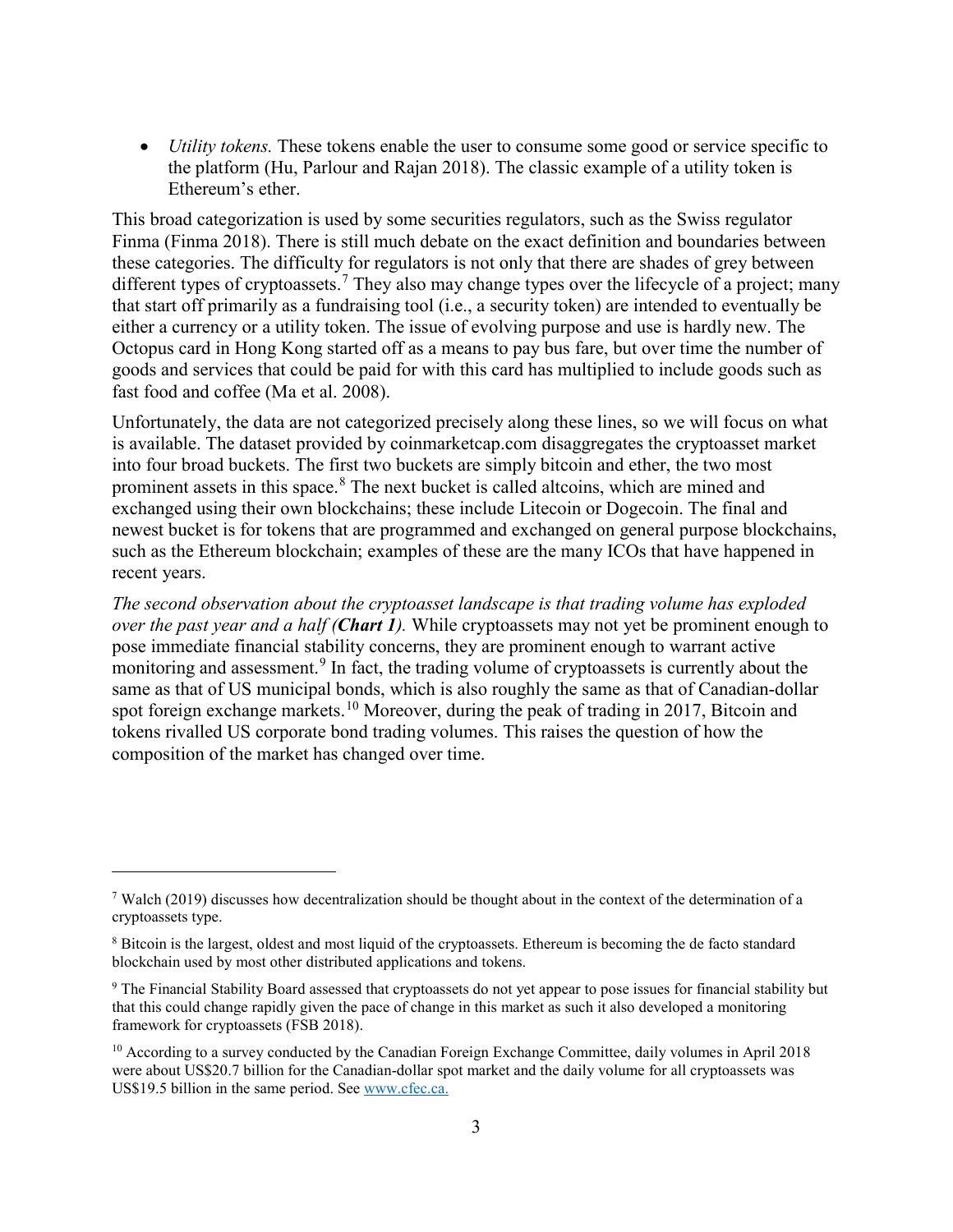

*The third observation is that, while bitcoin may still be the rock star in this asset class, it appears to be aging fast (Chart 2).* Bitcoin had the lion's share of weekly trading volumes, measured in US dollars, as late as 2015; however, its share fell below 50 per cent in 2017 as other cryptoassets gained market share. Trading in tokens (cryptoassets that do not have their own blockchain) and altcoins has increased to around the same volume as bitcoin, while ether is holding its own.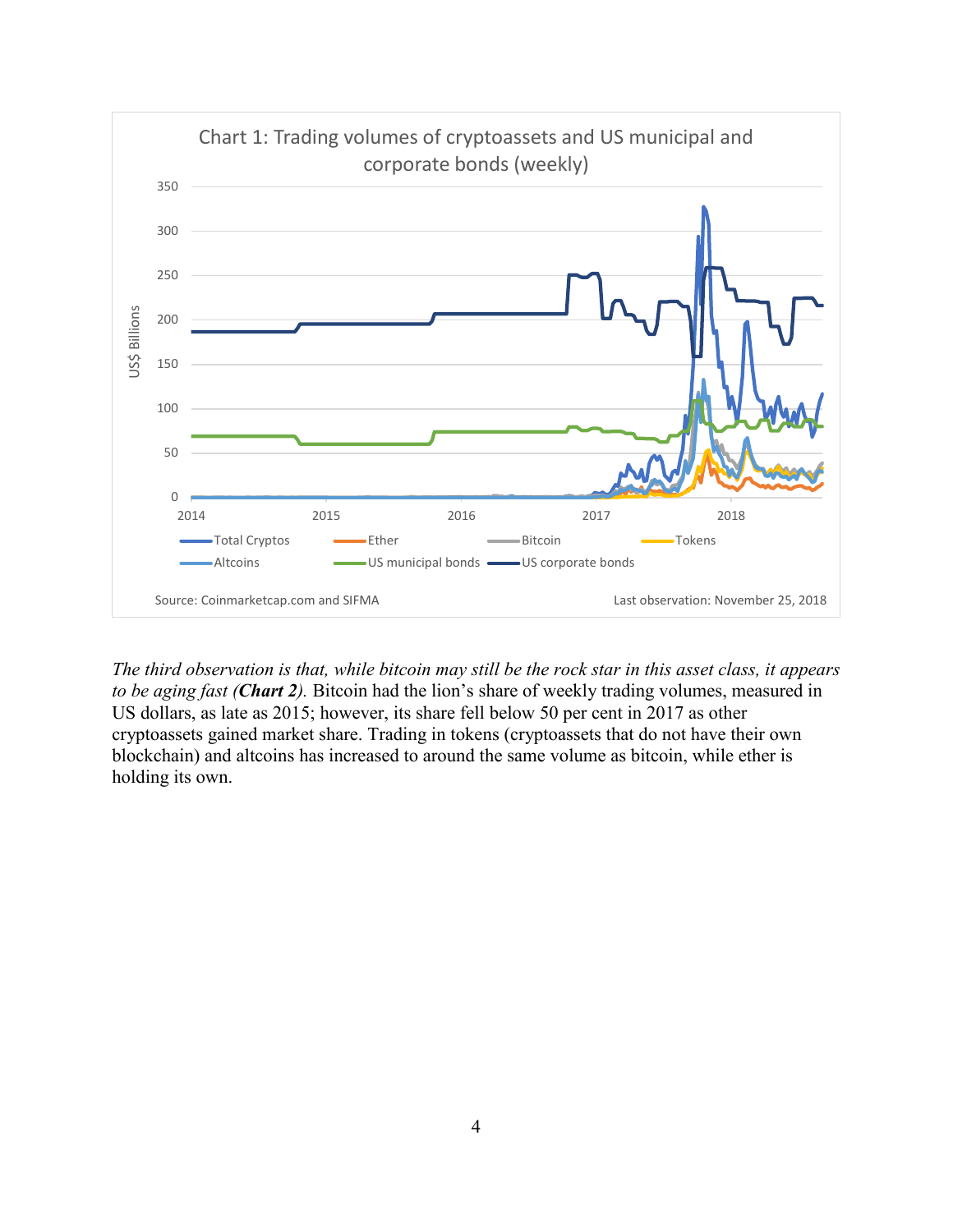

Chart 2: Share of weekly trading volume by asset type

Source: Coinmarketcap.com

 $\overline{a}$ 

Last observation: November 30, 2018

*The fourth observation is that the market for tokens is like a revolving door (Chart 3).* Entry and exit of these cryptoassets started to pick up quite smartly in 2015, coinciding with the introduction of Ethereum, which became a primary platform for most cryptoassets.<sup>[11](#page-8-0)</sup> The introduction of cryptoassets such as Ethereum, Litecoin, Monero and EOS, among many others, show that at least some of the entry of new coins and tokens represents a kind of creative destruction with new coins and tokens improving on older coins and tokens.

Even as the number of cryptoassets traded really took off in 2017, many assets failed. This may have been due to failure of the cryptoasset (e.g., there was no interest in the asset, or it was a scam).<sup>[12](#page-8-1)</sup> It may also have been due to the failure of the exchange itself, which left the cryptoasset without a trading venue. For example, there was a spike in exits in the second week of 2016 when the Cryptsy exchange failed.<sup>[13](#page-8-2)</sup> This turnover in the cryptoasset space also implies that, as

<span id="page-8-0"></span><sup>&</sup>lt;sup>11</sup> There is a potential survivorship bias in this dataset because the pricing data are not recorded from crypto exchanges automatically. Instead, promotors of a cryptocurrency can contact the website for inclusion (coinmarketcap.com) subject to a few conditions (for details, see [coinmarketcap.com FAQ\)](https://coinmarketcap.com/faq).

<span id="page-8-1"></span> $12$  The website deadcoins.org is a good resource for the reasons different cryptoassets failed.

<span id="page-8-2"></span><sup>&</sup>lt;sup>13</sup> Analysis revealed that virtually all these cryptoassets ceased to be mined by early 2018. Those that were still being mined were being mined by only a small number of miners (i.e., less then a dozen machines).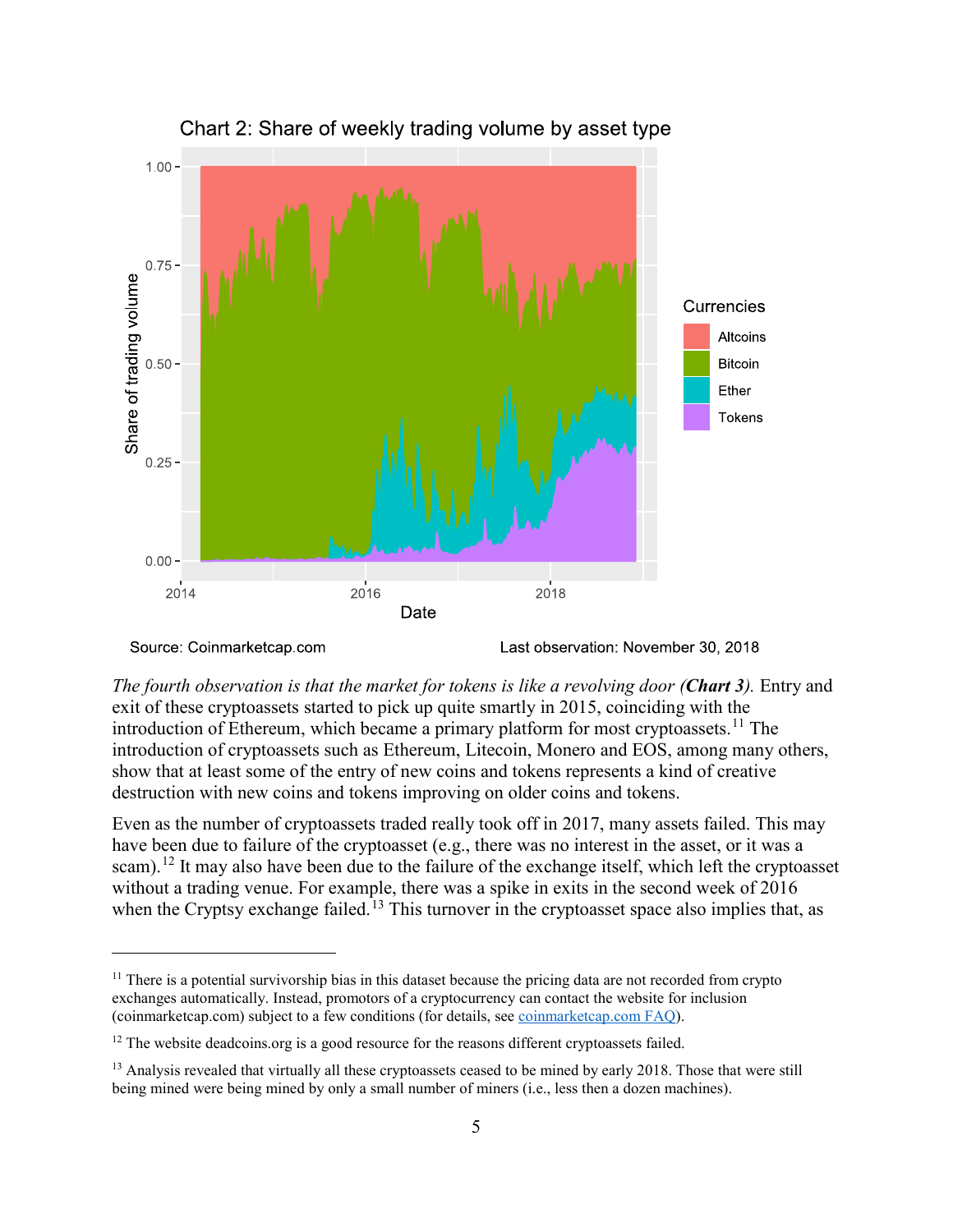Lane (2018) points out, regulators need to examine cryptoassets from a number of angles, including the integrity of markets and investor protection, to ensure investors can trust these markets. The steep drop-off of in new assets at the end of our sample is likely partly due to the collapse in prices of cryptoassets. But part of this collapse in prices is also likely due to this lack of regulation until recently, subsequent fraud in the ICO market and, hence, lack of trust.



*The last observation is that the volatile price of cryptoassets makes them a very poor means of payment (Chart 4).* Bitcoin's shortcomings as a payment medium were highlighted by Wilkins  $(2014)$  $(2014)$  $(2014)$  and by many others.<sup>14</sup> Further experience and research has supported this. The BTC (bitcoin)/USD exchange rate compared with the volatility of the CAD/USD exchange rate is a common example of this point. The high price volatility of bitcoin imposes a large short-term risk to its users, and the relevance of this risk is accentuated by the fact that bitcoin is not the unit of account in most cases, for either goods and services or wages. In the early stages of cryptocurrency adoption, it is common to see a steep increase in the exchange rate due to

<span id="page-9-0"></span><sup>&</sup>lt;sup>14</sup> More recent comments by Carstens (2018) and BIS (2018) make similar points.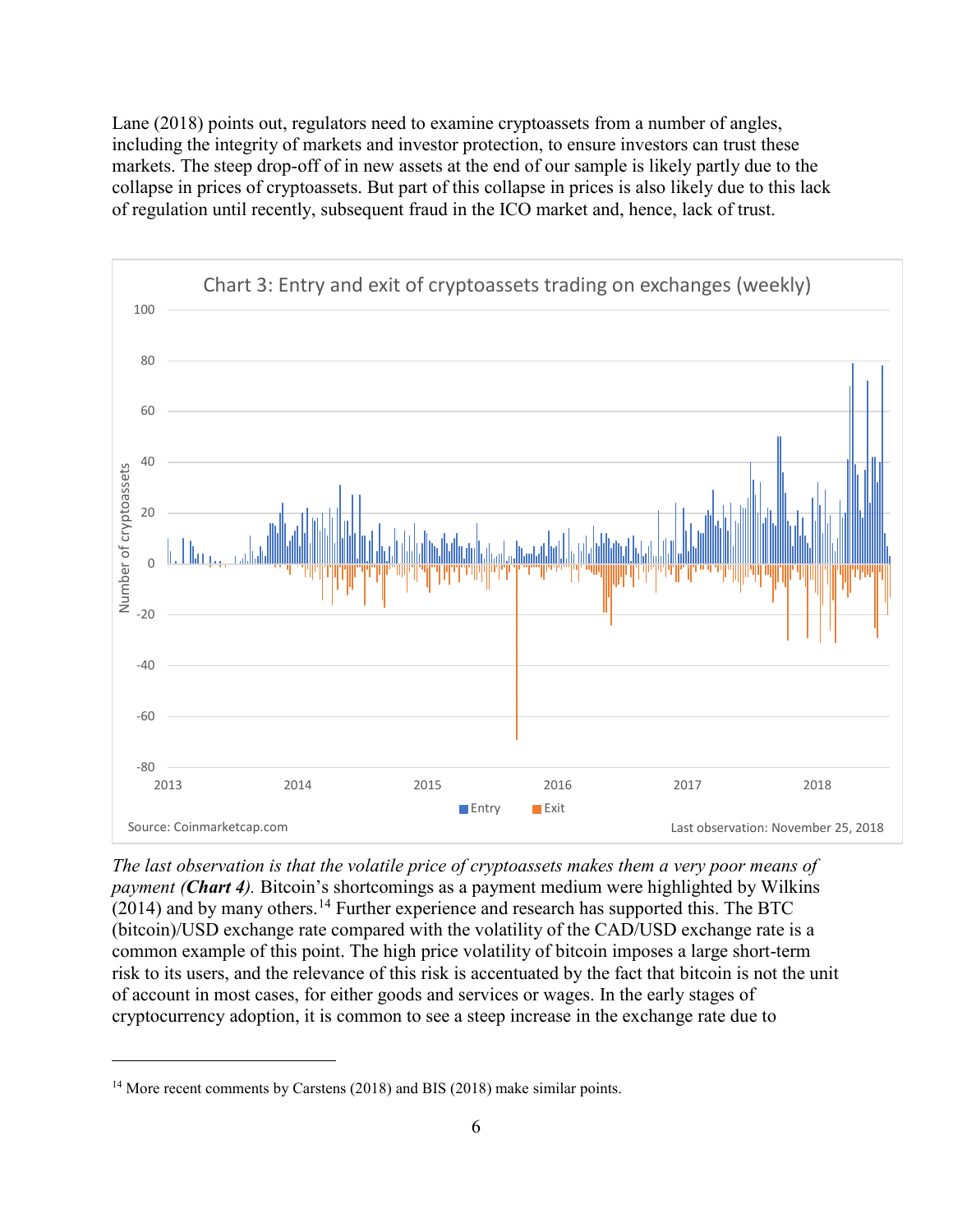speculative motives, opening the door to price "bubbles" (Bolt and Van Oordt 2016; Athey et al. 2016).

In fact, recent studies support the idea that the majority of those who hold cryptoassets do so for investment purposes, not for transactions. Recent research finds that a substantial amount of the volume of transactions take place in exchanges, with the implication that investors play a major role in the transaction volume of bitcoin. For instance, Brauneis et al. (2018) find that, by May 2018, 90 per cent of all Bitcoin exchange volume was accounted for by volume on exchanges.<sup>[15](#page-10-0)</sup> They also find that a relatively small amount of bitcoin is used for purchases or other transactions, legal or illegal. Supporting Canadian evidence comes from recent surveys of bitcoin use in Canada by Henry, Huynh and Nicholls (2018, forthcoming). These surveys find that as the price of bitcoin has risen, so has the interest in and ownership of it. Henry, Huynh and Nicholls (forthcoming) find that 58 per cent of bitcoin owners hold it for investment purposes. Only 10 per cent of those who own bitcoin say the main reason for owning it is payment related.



## **3. Do cryptoassets offer something fundamentally new?**

Given the rapid growth and popularization of cryptoassets since their creation, the natural question is whether aspiring cryptocurrencies promise something fundamentally new in terms of economic services. Is the label "revolutionary" justified in that they could eventually remove the need for trusted third parties?

<span id="page-10-0"></span><sup>&</sup>lt;sup>15</sup> Athey et al. (2016) find similar results.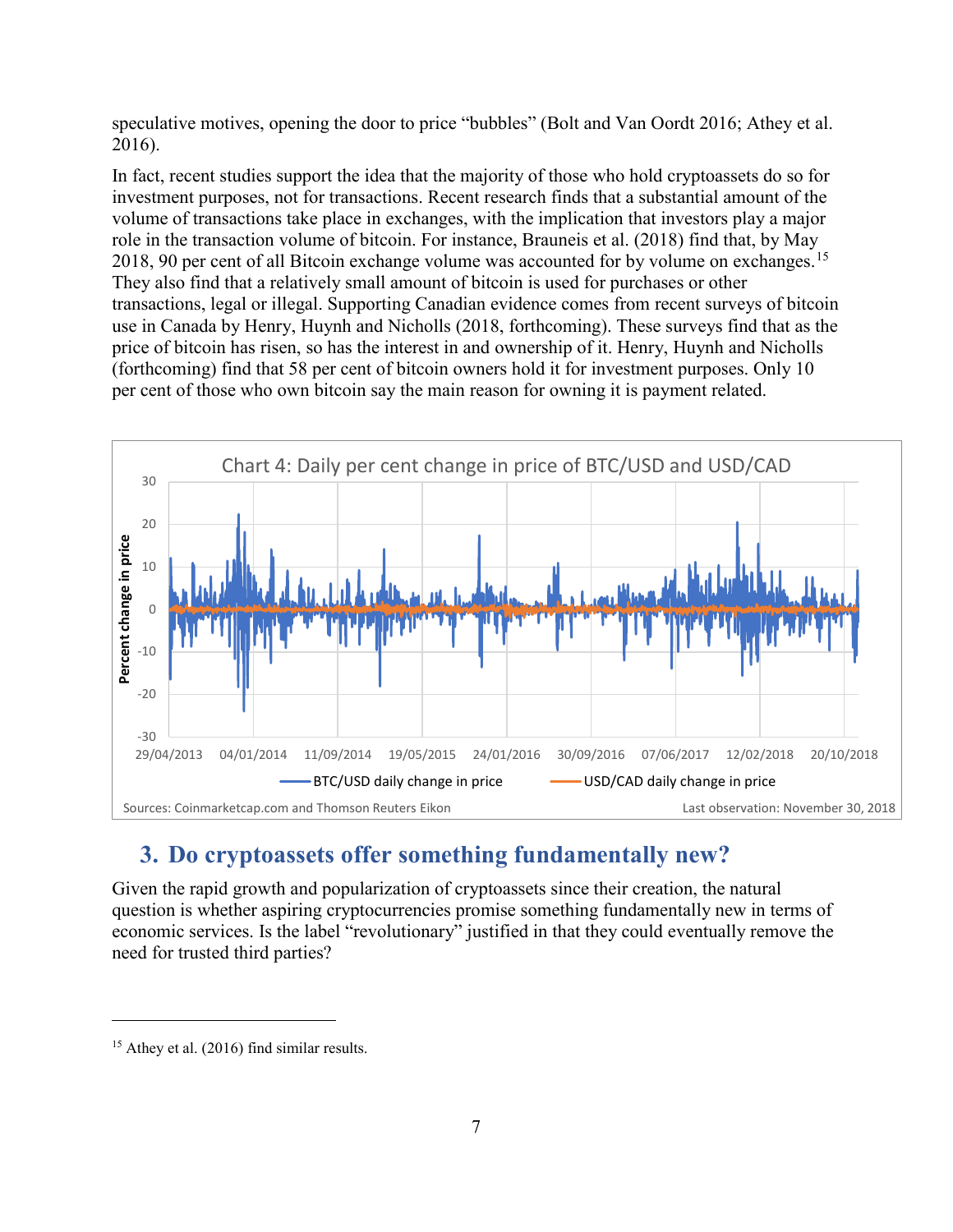Innovation in financial services, including means of payment, is hardly novel. Even though the financial system has become more elaborate in many ways over time, financial intermediation and banks have been around since well before Shakespeare had Polonius instruct his son to "neither a borrower nor a lender be."<sup>[16](#page-11-0)</sup> Money has changed throughout time; from cowrie shells in 1200 BC, to early coins, to, finally, paper money. In fact, debt itself was at one point a financial innovation around 5,500 years ago (Graeber 2011).

To get to the bottom of what cryptoassets might deliver, and consider what open questions there are for research, it is best to start with what the underlying distributed ledger technology (DLT or "blockchain" in popular parlance) can deliver.<sup>[17](#page-11-1)</sup> DLT, and its variants, essentially offers two main economic services: one is well established and the other innovative.

*The well-established service is recordkeeping in a ledger.* There is evidence of bookkeeping as far back as 3300 BC (Gleeson-White 2012). Double-entry bookkeeping emerged in commerce in 14<sup>th</sup> century Italy (Peragallo 1969) and has been credited by economic historians for nothing less than the birth of capitalism (Yamey 1949).<sup>[18](#page-11-2)</sup> In fact, the monetary economics literature has argued that money itself is essentially another form of imperfect recordkeeping using physical tokens in a decentralized setting (Ostroy 1973; Townsend 1987; Kocherlakota 1998).

*The innovative service lies in the distributed consensus mechanism.* This mechanism defines how the community comes to a consensus in updating the ledger (i.e., adding new blocks in the blockchain). This is foundational to avoid dissent about the correct state of the blockchain and possible manipulation by any individual.<sup>[19](#page-11-3)</sup> The method for achieving consensus is often based on cryptographic proof of work.

In some cases, the ability to modify this ledger is open to all (e.g., Bitcoin and Litecoin), while in others it is restricted to pre-approved users. This latter case is termed a permissioned blockchain (e.g., Ripple and Hyperledger). The key feature of blockchain systems is that records are ordered and bundled in blocks that are linked together to form a database of every transaction ever made. The blockchain structure is innovative because it makes older records immutable and allows information sharing among all participants. $^{20}$  $^{20}$  $^{20}$ 

In this way, the blockchain constitutes a shared communal memory for the users. Blockchain technology allows records to exist in a decentralized way in a digital context. Most important is the ability to append such a digital ledger through a distributed consensus mechanism among

<span id="page-11-0"></span><sup>16</sup> Shakespeare, *Hamlet*.

<span id="page-11-1"></span> $17$  Blockchain is a specific type of a distributed ledger. Other non-blockchain DLTs exists, such as R3 Corda or IOTA's Tangle network. Since we are not focusing on these technical details, we will use DLT and blockchain interchangeably in this paper.

<span id="page-11-2"></span><sup>&</sup>lt;sup>18</sup> This was because it prompted a new way of looking at capital (capital  $=$  assets  $-$  liabilities).

<span id="page-11-3"></span> $19$  In computer science this is known as the Byzantine General's problem (Lamport, Shostak and Pease 1982). It is a classic problem in distributed data processing, and the key innovation in Bitcoin was a solution to this problem.

<span id="page-11-4"></span> $^{20}$  While immutability is innovative by allowing widespread sharing, it does pose some operational challenges since it makes errors more difficult to fix.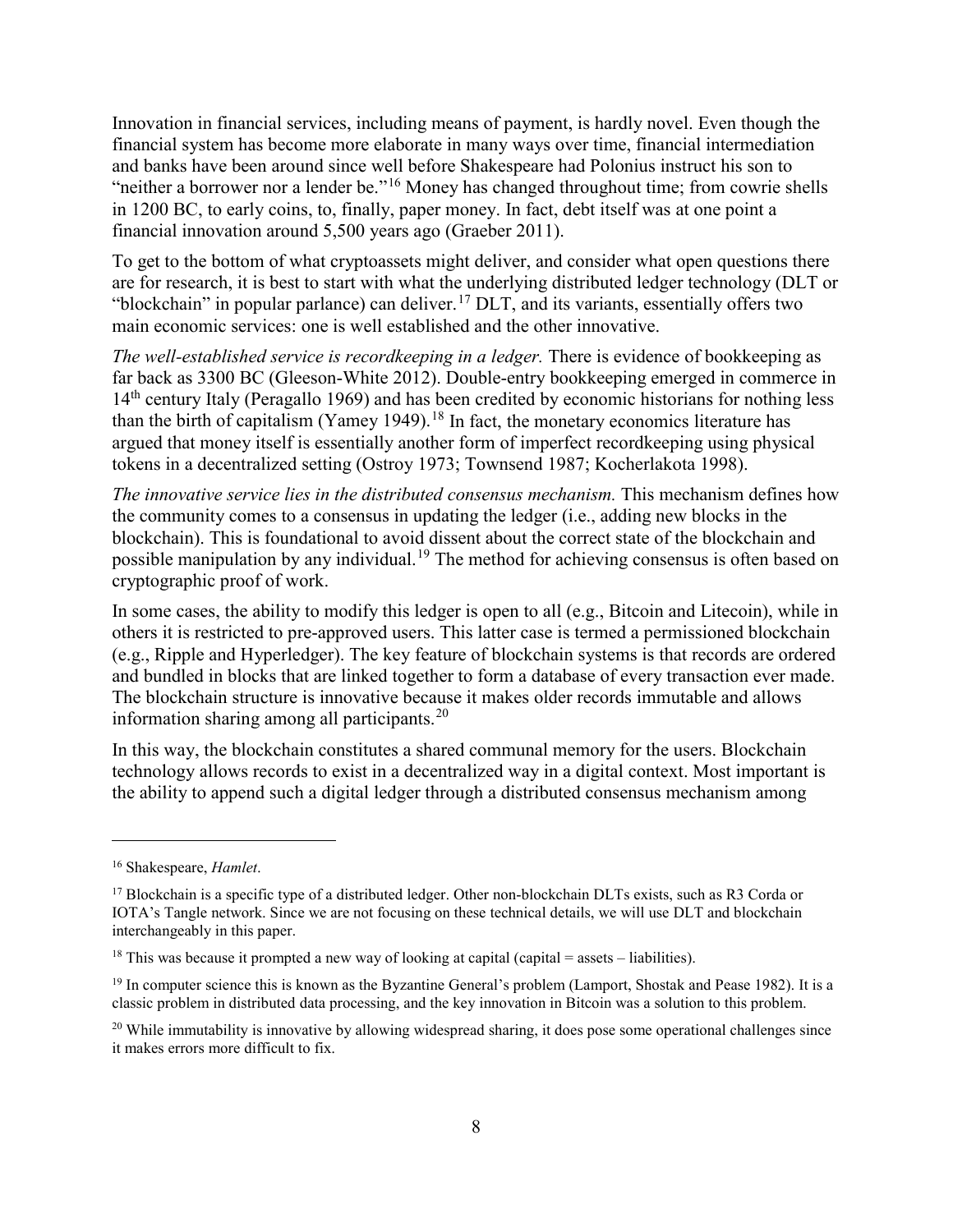strangers without recourse to a centralized authority. This distinguishes it from other types of record keeping.

This could result in important efficiency gains for users in many applications within and outside the financial system by removing redundancy in current record-keeping mechanisms that are often fragmented and require multiple points of input and verification by intermediaries. Improved efficiencies would be more than welcome given the age and need for renewal of many legacy systems. Potential efficiencies and the need to update legacy systems are two of the reasons many organizations, including the Bank of Canada, are conducting experiments using blockchain technology.

That said, these experiments show that efficiency gains are not always realized, especially when the existing system is already very efficient. The initial phases of the Bank of Canada's project to experiment with a DLT-based interbank large-value payments system is an example of this kind of result, mainly because the existing system is highly centralized and efficient.<sup>[21](#page-12-0)</sup> That said, efficiency gains may be more likely in other payment systems that are less efficient, for example, because they involve multiple intermediaries across jurisdictions. This is one reason why the Bank of Canada, Monetary Authority of Singapore and Bank of England have examined cross-border payments and uses of DLT in this process.<sup>[22](#page-12-1)</sup>

*It is also critical to understand the underlying economic mechanisms embedded in the technology and any specific application.* In fact, this lies at the heart of much of the research and remaining questions around DLT and cryptoassets.

The consensus mechanisms used in blockchain applications prevent cheating by creating competition over who (a "miner" in cryptocurrencies such as bitcoin) can validate and add a block of transactions to the blockchain. A popular type of consensus mechanism is the proof-ofwork (PoW) protocol where miners expend work to have a chance to be the miner chosen by the system to update the blockchain. As we will examine below, these consensus mechanisms have different incentive effects. These mechanisms aim to protect against common forms of cheating, such as spending the same token twice (the so-called "double-spending problem"). One issue with decentralized consensus is that it naturally places limits on the speed of updates to the shared ledger and hence a limit on how a blockchain could scale (BIS 2018, 99).

The decentralized incentive structure is purported to be "trustless." However, it is not completely trustless in general; there is no need to trust your counterparty, but there is a need to trust the protocol, its developers and the miners. One example of a vulnerability that can arise in the system design is the possibility that the ledger could be distorted by a 51 per cent attack.<sup>[23](#page-12-2)</sup> This is not just a theoretical possibility; several altcoins, such as Bitcoin Gold, have had issues due to

<span id="page-12-0"></span> $21$  Chapman et al. (2017).

<span id="page-12-1"></span> $22$  See Bank of Canada, Bank of England and Monetary Authority of Singapore (2018).

<span id="page-12-2"></span> $^{23}$  A 51 per cent attack is a situation where a miner or a group of miners, for financial gain, controls the majority of computers working on validating transactions and therefore allows the miner or miners to manipulate the blockchain and selectively reject and confirm new transactions.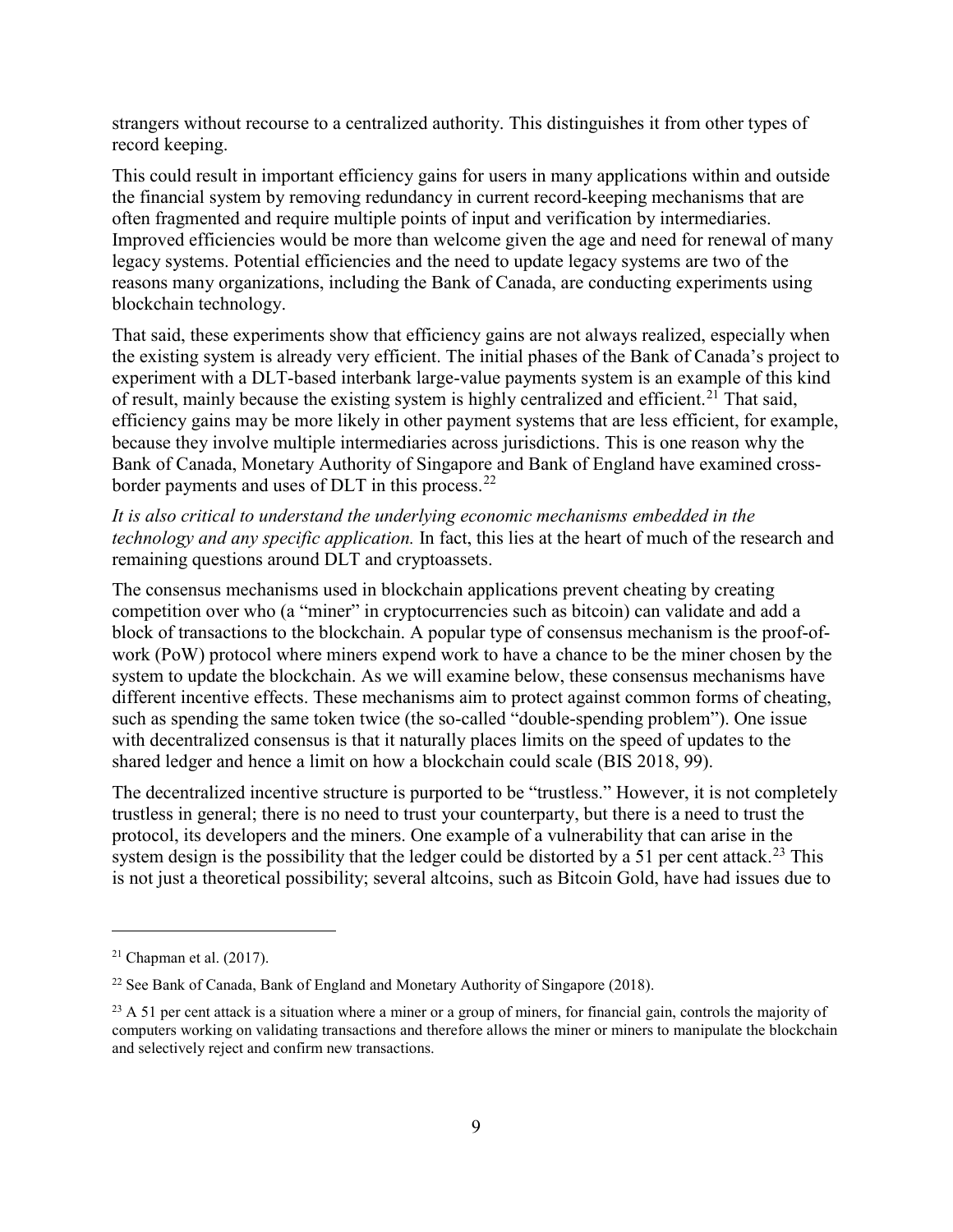51 per cent attacks in which miners have banded together to manipulate the ledger.<sup>[24](#page-13-0)</sup> Trust in the people who develop the computer code that supports the cryptoasset is also critical. Users need to know that the code is free from bugs, is resilient to tampering and does what it claims. The issue with the Bitcoin "Bug" that came to light in September 2018 is an example of why this is important.<sup>[25](#page-13-1)</sup>

These issues have raised many important lines of inquiry for researchers. They relate to the sort of incentives the various actors in the cryptoasset space have and how these incentives differ from those faced by more traditional financial sector actors. This set of incentives presents a new twist on traditional research questions. For example, in terms of corporate governance problems, what incentives does an ICO provide to a firm to complete the ICO's token platform? With respect to open source development of cryptoassets, how does the development community organize and govern itself?<sup>[26](#page-13-2)</sup> In in addition to governance, an important issue for legal experts to pursue is whether coders have fiduciary duty (Walch 2018).

Blockchain technology also presents economic problems that are, at least in part, novel. One intriguing example is the so-called "blockchain trilemma" recently articulated by Abadi and Brunnermeier (2018). They show that, in the case of a general blockchain, an ideal ledger should be (i) correct, (ii) decentralized and (iii) cost efficient. They then lay out an argument and a model suggesting that no ledger can simultaneously meet all three criteria. This trilemma comes from the incentives for potential forking and verification of the blockchain. For example, a permissioned blockchain could be correct and cost efficient. However, it is no longer completely decentralized, and users with permission to write to the blockchain could have economic rent from controlling the updating process to the blockchain, further reducing efficiency. In contrast, an open blockchain like Bitcoin may be decentralized and correct, but this comes at the cost of efficiency since a PoW protocol is needed to provide the appropriate incentives.

We can see aspects of this trilemma in play right now. For instance, Bitcoin is decentralized and the ledger is essentially correct. But the structure is very inefficient. The consensus process is onerous to ensure the correctness of the ledger. This is done by imposing a computational burden in the form of a very high energy cost, as well as a slow speed for processing transactions. We give a rough estimate that this cost could be higher than 20 times total annual Canadian electricity consumption if bitcoin was used for all Canadian retail payments. In contrast, as mentioned earlier, the second phase of the Bank of Canada's Project Jasper used a different DLT that was correct and more efficient, but substantially more centralized.<sup>[27](#page-13-3)</sup> An outstanding question is whether further improvements to the technology could eventually reduce the practical

<span id="page-13-0"></span><sup>24</sup> Kharif [\(2018\).](https://www.bloomberg.com/news/articles/2018-05-29/cryptocurrency-attacks-are-rising-as-rouge-miners-exploit-flaw)

<span id="page-13-1"></span><sup>&</sup>lt;sup>25</sup> For more details, see [Hertig \(2018\)](https://www.coindesk.com/the-latest-bitcoin-bug-was-so-bad-developers-kept-its-full-details-a-secret) and  $\frac{\text{Van Wirdum}}{\text{2018}}$ .

<span id="page-13-2"></span><sup>&</sup>lt;sup>26</sup> Read Lerner and Tirole (2002) for some of the ongoing questions around open source development. Many of these questions carry over in some form to cryptoasset and blockchain development.

<span id="page-13-3"></span><sup>&</sup>lt;sup>27</sup> Project Jasper phase 2 and phase 3 used Corda, which has a centralized notary to achieve consensus.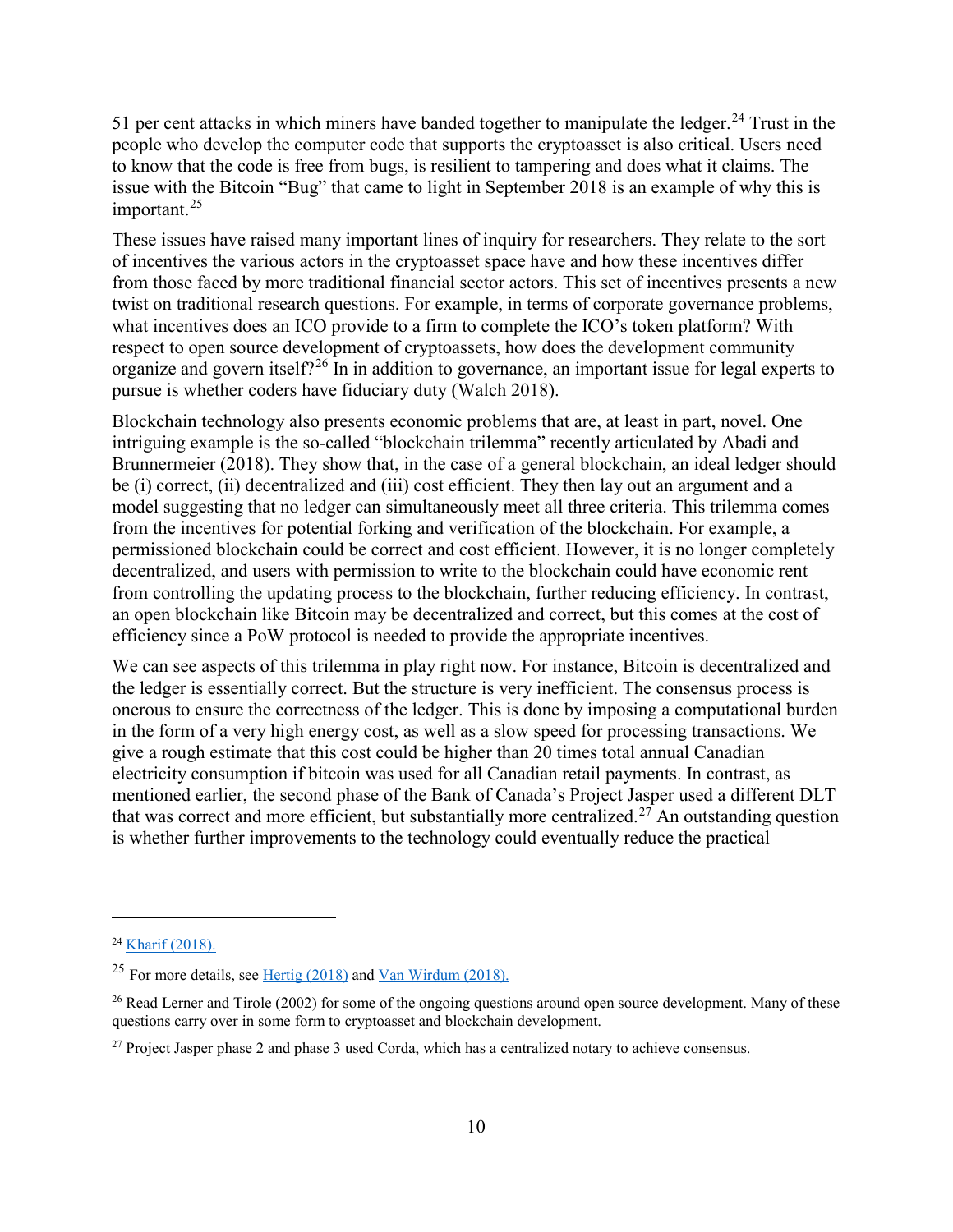importance of these trade-offs (e.g., by finding cheaper mechanisms to ensure correctness of the ledger without resorting to increased centralization).

The incentive structure itself presents another novel economic problem. Recent research by Chiu and Koeppl (2018) uses a model of economic behaviour to formalize the economic incentives of the PoW protocol in a bitcoin blockchain. They show that the constraints that PoW put on the blockchain consensus problem to avoid double spending of bitcoin are similar to incentive compatibility constraints in mechanism design.

While PoW is the most common type of consensus mechanism, there are other types of mechanisms such as proof-of-stake (PoS) and practical Byzantine fault tolerance (PBFT), that are under active development in the cryptoasset space.<sup>[28](#page-14-0)</sup> There is a new line of academic research on whether these other consensus mechanisms could also support cryptoasset trading and blockchains (e.g., Saleh [2018] for PoS).

Further unanswered questions relate to the place cryptocurrencies hold in the larger financial ecosystem. Rather than eliminating the need for intermediaries, many different types of financial services have emerged because they are better at solving market frictions (access, security, matching, asymmetry of know-how) than individual users of cryptocurrencies are. These services include digital wallets, payment gateways and exchanges. They rely on centralization and the corresponding need for trust in their services. This potentially allows for risks related to market integrity and consumer protection, including fraud, market manipulation, money laundering and terrorist financing. While not a risk to financial stability at this point, the Financial Stability Board has recognized the importance of monitoring the evolution of the assets and the surrounding ecosystem (FSB 2017, 2018).

*The bottom line is that cryptoassets and the underlying blockchain technology may allow for some efficiency gains, at least under certain circumstances (e.g., by eliminating third-party verification). That said, this may come at the expense of reduced efficiency from the consensus mechanism. Moreover, and rather ironically, the need for trust in a third party and intermediaries has not been eliminated as envisioned by some proponents; it has only been shifted.*

#### 4. Implications for a central bank's role in monetary policy

 $\overline{a}$ 

So what implications do cryptocurrencies have for a central bank's core mandate—monetary policy? The current inflation-targeting regime has served many jurisdictions very well over the past few decades. In the Canadian case this is explicit in the periodic renewal of the inflationcontrol target framework. The emergence of cryptocurrencies does not currently present any impediment to successful implementation of the monetary policy framework in Canada (or in other economies with solid monetary policy regimes). We also do not think that existing cryptocurrencies would provide a viable basis for an alternative framework in this context.

<span id="page-14-0"></span><sup>&</sup>lt;sup>28</sup> The Practical Byzantine Fault Tolerance takes its name from the Byzantine Generals Problem, which deals with how a group (Byzantine generals in the original parable) can make a common decision with faulty communications between them and the existence of malicious general who may send fake messages. See Lamport, Shostak and Pease (1982) for a full description of the problem. Ethereum developers are actively developing Ethereum 2.0, which would use PoS instead of PoW [\(Bambrough](https://www.forbes.com/sites/billybambrough/2018/11/05/ethereum-price-jumps-on-major-bank-approval-and-approaching-proof-of-stake/#5c1749795621) 2018).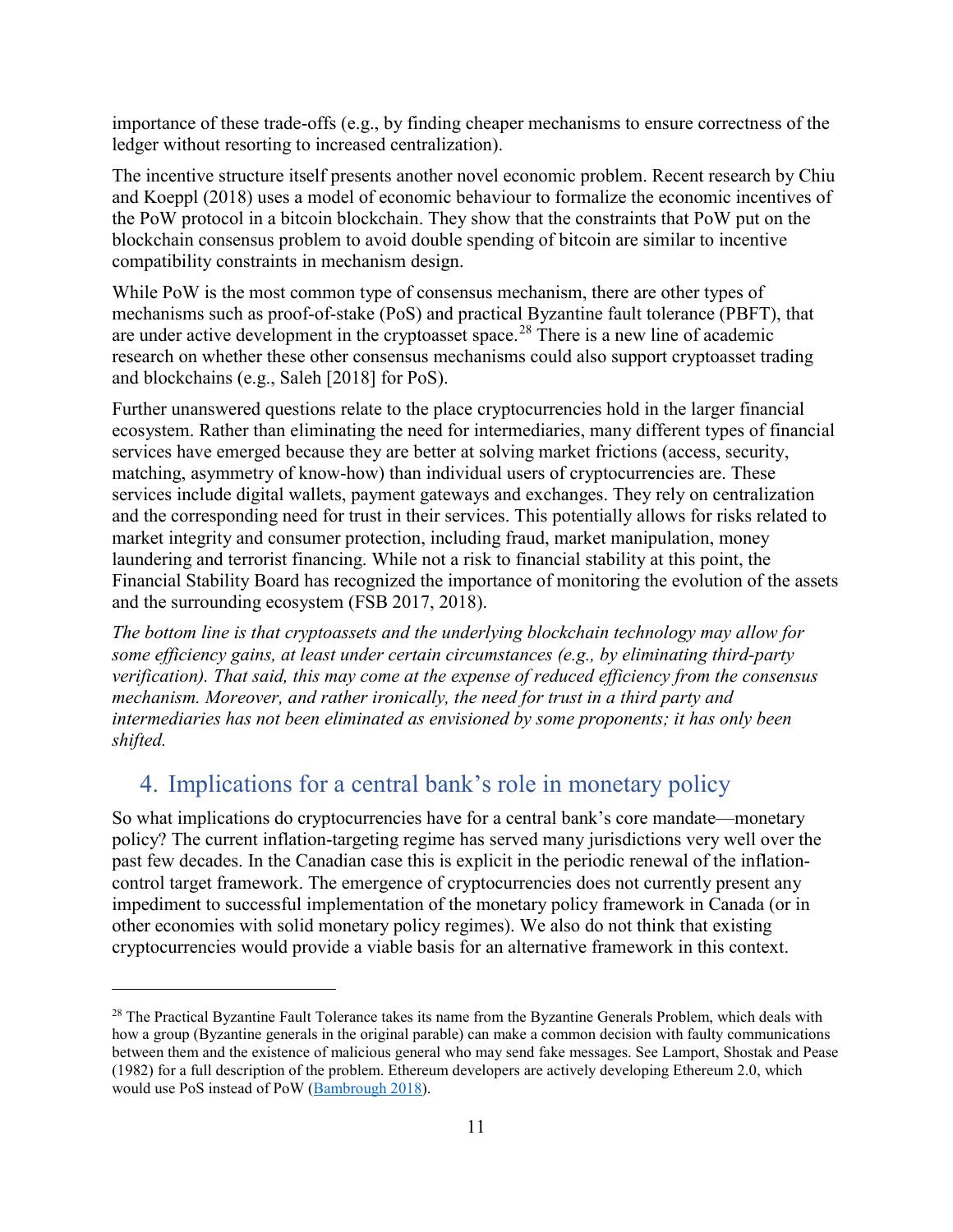*That said, the cryptoasset space is a useful laboratory in which to examine longer-term questions about whether a cryptocurrency could ever support a viable monetary policy regime.* This is especially true because prominent cryptoassets, such as bitcoin, can be thought of as an asset and preprogrammed monetary policy combined. It is one of the reasons some investors in cryptocurrencies originally found them attractive; they provide discipline and commitment to a predefined monetary policy rule.

Take the bitcoin blockchain and protocol as an example. It was designed to be a sort of digital gold with a rigid increase in bitcoins through time to avoid manipulation by anyone. A thought experiment would be to imagine a monetary regime based on this, with bitcoin as a new version of a gold standard. Some bitcoin proponents support the idea of a digital gold for many of the same reasons that others argue in favour of a return to a gold standard (Paul 2011).

*A cryptoasset standard or new gold standard would, in fact, likely eventually meet the same fate as the original gold standard.* The main difference between bitcoin and gold is that bitcoin is created by the actions of miners who increase the supply in a programmed way, while gold supply comes from the random discovery of new gold mines and their extraction. Yet, bitcoin does not resolve the biggest issue: as with actual gold, this "digital gold" would not allow for a welfare-maximizing monetary policy to respond to shocks to the economy (Weber 2016). In both cases the long-run implication for both a gold standard and a bitcoin standard is deflation since there would be a fixed supply of money and an increase in the size of the economy.

If the idea of a strict commodity standard based on a cryptocurrency has dim prospects, we could think of it in the context of a money supply target rule like what was attempted by the Bank of Canada from 1975 to 1982. We could imagine an economy where bitcoin was the primary currency would be similar to this kind of regime. This would not be an exact comparison since the Bank of Canada experience was to follow a money supply rule while a cryptocurrency standard would be an exact rule, since, in a protocol such as the bitcoin protocol, each winning miner gets a predefined reward for mining a block.<sup>[29](#page-15-0)</sup>

*It is likely this kind of a rule-based cryptocurrency regime would fail as well.* Our experience with money growth targeting taught us the hard way that the demand for money is too unstable to be targeted as part of a monetary policy rule. Financial innovation led to financial institutions offering new deposit accounts and financial products that changed the public's behaviour. This, in turn, led of to a breakdown of the relationship between the money supply we could measure and inflation.

Another way to think about this is that the money demand of an economy fluctuates with economy activity. Financial institutions serve to create an elastic supply of bank deposits and other forms of inside money to meet this demand. This makes the link between money supply and inflation unstable. Williamson (2018) makes the point that bitcoin's supply function makes it unusable as a payment system for similar reasons; that is, by itself, it is not elastic enough to meet fluctuating demand at a stable price.

<span id="page-15-0"></span> $29$  The current reward for the winning miner to process a block of transactions is 12.5 coins. This amount is won, and a block created, every 10 minutes and will halve every four years (210,000 blocks) until about 21 million bitcoins have been mined.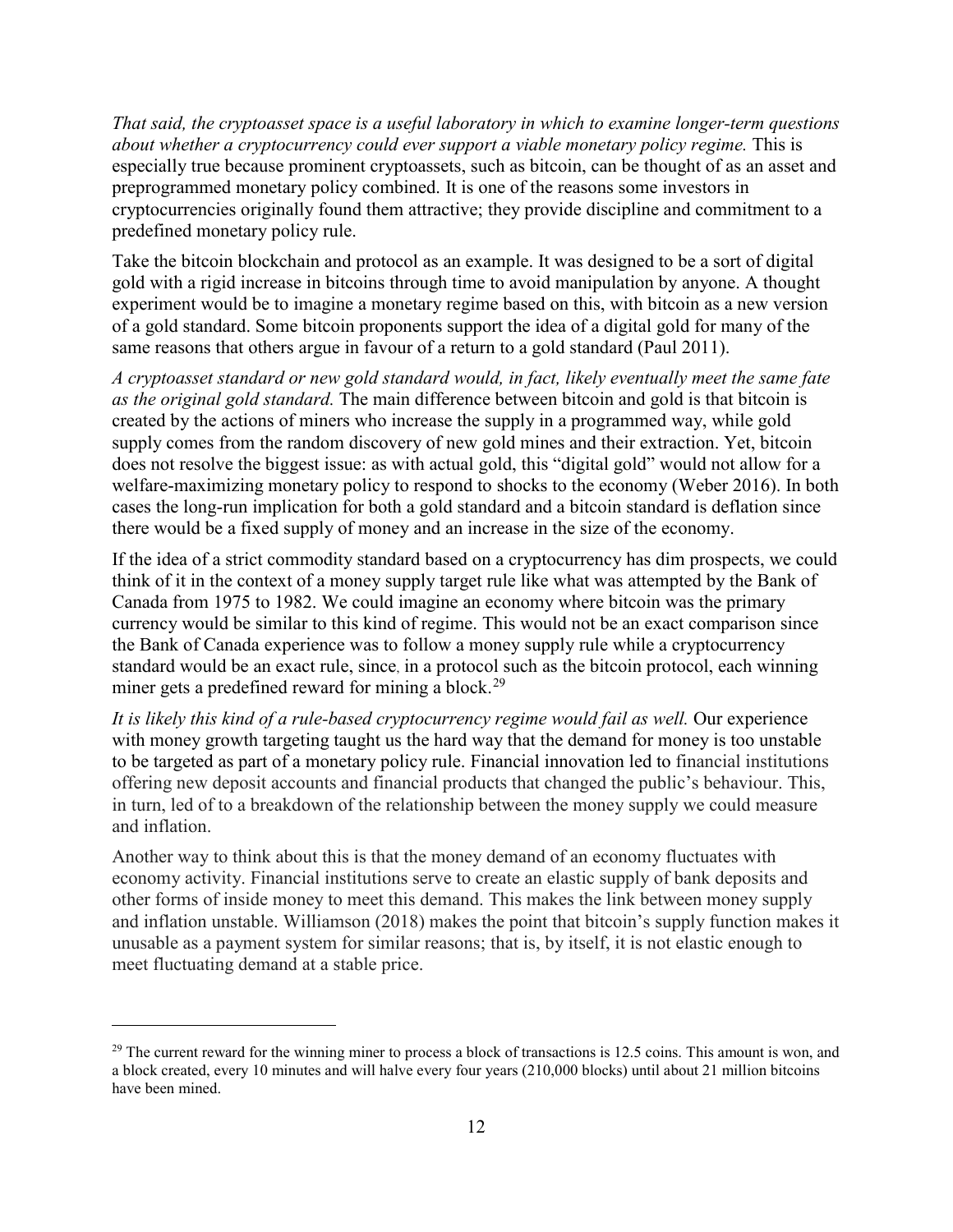We can see that, even though Bitcoin has defined an algorithm for a transparent supply function, which is stable and reasonably predictable, it is not the only supply of cryptoassets (**Chart 5**). As we saw in Section 2, financial innovation has resulted in growth in altcoins and other types of cryptoassets. There is nothing stopping someone from setting up a bitcoin clone or trying to make a better version. As demand for cryptocurrencies has prompted new crypto coins to be created, growth in the supply of crypto coins has become not only stronger but also less transparent and more unpredictable. The orange line in Chart 5 excludes Ripple's XRP and Ether, given their size and more specialized nature, while the blue line includes them.



One could argue all day about which of these assets are money—we have argued none of them is right now—and what drives the creation of new cryptocurrencies. If any cryptocurrencies were to become more like money, we could imagine a new crop of studies that would be reminiscent of research in the 1980s and earlier about monetary aggregates (M1, M1+, M2, M3 and so on). In this case, the chance of finding a stable cryptocurrency demand function would be made even more difficult because of the uncertainty of relative value of different cryptocurrencies. In general, the lack of frictions between different currencies means their relative prices are indeterminate (Kareken and Wallace 1981). The case of cryptoassets is no different, mainly because it is so easy to create perfect substitutes (Garratt and Wallace 2018).

*The obvious implication of this is that it is quite unlikely that a regime based on cryptocurrency would be a viable alternative to a credible central bank at supporting domestic price stability.* That said, how would domestic monetary policy be affected if cryptocurrencies were to become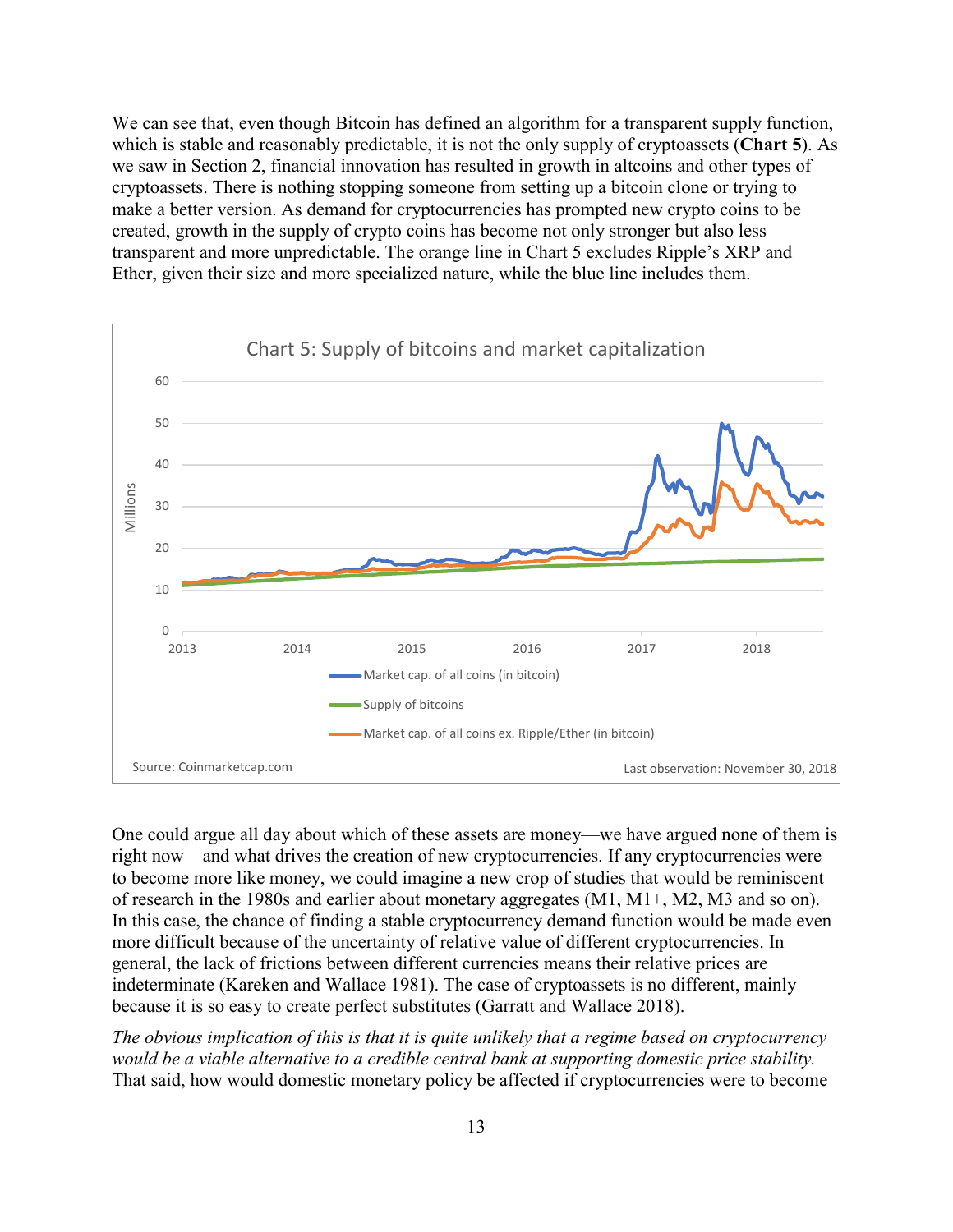more prominent as means of payment? First, it would be weakened if the use of cryptocurrency became prominent enough because monetary policy transmission requires borrowing and other transactions in sovereign currency. This situation would share similarities to dollarized economies (He 2018). In addition, even if monetary control were not completely lost, coordination issues could arise between the central bank whose objective was to control inflation and the private issuers whose objectives were to maximize profits (Zhu and Hendry 2019).

*A common theme that emerges from many historical studies is that government regulation is required for peaceful coexistence of public and private money.* In fact, this is an area where we have something useful to learn from history because national and private currencies with a common unit of account have coexisted in several jurisdictions and at different times in the past.

Weber (2015) argues that post-1864 national bank notes in the United States were able to form a safe uniform currency because of several government interventions: (i) federal government insurance; (ii) regulations so that the notes were redeemable in lawful money on demand at the issuing bank at face value, and a bank had to accept the notes of other banks at par in the payment of debts; and (iii) the introduction of a gross note clearing facility by the Treasury for national bank notes, with all clearing costs borne by the issuing bank.

In Canada, a high level of government regulation was also required to ensure that private bank notes were a safe and uniform currency (Fung, Hendry and Weber 2017). Canada achieved uniformity through double liability of bank shareholders, bank notes being the first lien on a failed bank's assets, a private sector bank note insurance scheme, and a strong mechanism for the redemption at par of bank notes of other banks at the expense of the issuing banks.

The experience of Sweden has a slight nuance that is relevant; in the Swedish case, government intervention was not required to achieve private bank note uniformity. This was probably because government notes were strongly in place before private bank notes (in contrast to the United States and Canada where private notes came first), so the private banks may have set up the mechanism for par exchange to become a competitive alternative (Fung, Hendry and Weber 2018). Nonetheless, significant government regulation was still used to ensure that private notes were safe instruments.

Each of these historical episodes are peppered with instances of financial stress: the panic of 1907 in the United States prompted the creation of the Federal Reserve System. Yet, many of the theoretical models that look at how the co-existence of sovereign and private monies would affect monetary policy assume essentially a stationary environment in terms of economic institutions that includes the use of one dominant currency. It would be interesting to see how the results would change in an environment of financial stress or if coexistence could in and of itself create the stress. At a minimum, constraints on the central bank's ability or willingness to provide services of lender of last resort in cryptocurrency (as opposed to sovereign currency) would be very relevant.

#### 5. What about a central bank digital currency?

Given all these innovations, a key question is whether a central bank should issue its own digital currency. This question is precipitated not only by the emergence of cryptocurrencies but also by technological advances such as increased acceptance of debit and credit cards at retailors and the increase in online shopping that have hastened the decline in the use of cash.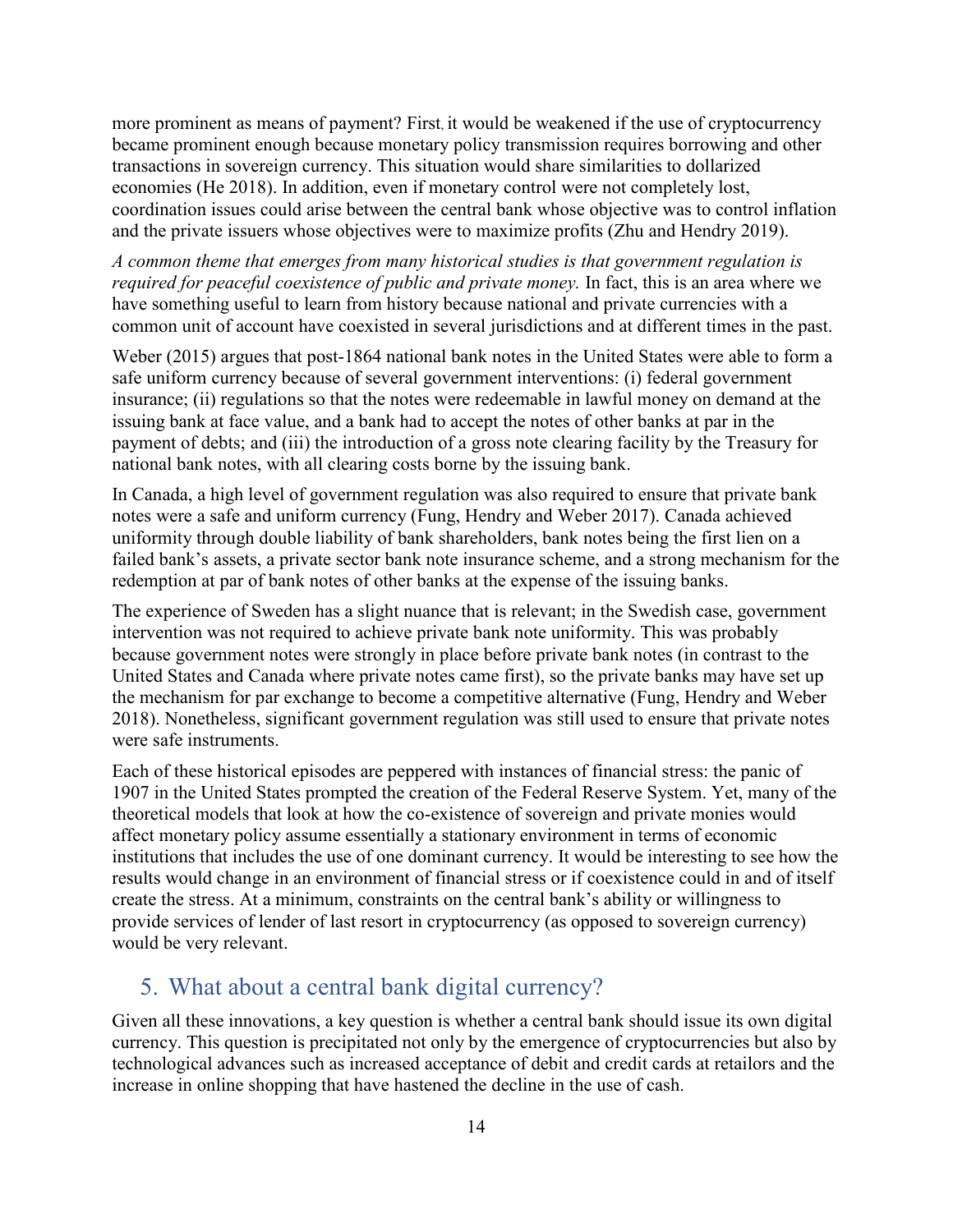By digital currency, we mean a central bank digital currency (CBDC) used by the public to conduct retail transactions and also usable as a store of value; implicitly, this also suggests continued use of central bank liabilities as the unit of account. The idea of a CBDC it is one of the most important questions related to money and means of payment that governments and central banks have faced in a very long time.<sup>[30](#page-18-0)</sup> The Swedish Riksbank is particularly advanced in work in this area, and the Bank of Canada, the Bank of England and others are also pursuing longer-term research on CBDCs.<sup>[31](#page-18-1)</sup>

To inform discussion on whether a central bank should issue a CBDC, many related research questions will need to be addressed.<sup>[32](#page-18-2)</sup> We will focus on the following three:

- Should we care about the decline of the use of cash as a means of payment and a store of value?
- What are the exact roles that fiat currency plays in a modern economy?
- How would the risks to the financial system differ if there were a CBDC?

#### Implications of the decline in the use of cash

 $\overline{a}$ 

The use of cash at the point of sale has been decreasing over the past 10 years in a number of advanced economies. The share of cash transactions in Canada has declined substantially, by about one-third in the past eight years, mainly replaced by debit and credit, including contactless methods (**Chart 6**). Moreover, people have become more open to using other means of payment beyond debit and credit. For example, adoption of mobile payment apps tripled from 2013 to 2017. Digital currency ownership and usage for transactional purposes remain relatively low (Henry, Huynh, and Nicholls forthcoming; Henry, Huynh and Welte 2018). This trend of increasing non-cash payment usage is common across different countries (Bech et al. 2018).

<span id="page-18-0"></span><sup>&</sup>lt;sup>30</sup> The issue has been raised in many jurisdictions. For example, in the United States, the Subcommittee on Monetary Policy and Trade, US House of Representatives, held a hearing entitled The Future of Money: Digital [Currency,](https://financialservices.house.gov/calendar/eventsingle.aspx?EventID=401540) in which witnesses were asked to testify on "the merits of any uses by central banks of cryptocurrencies."

<span id="page-18-1"></span><sup>&</sup>lt;sup>31</sup> See the Bank of Canada's most recen[t medium-term plan,](https://www.bankofcanada.ca/about/governance-documents/2019-21-medium-term-plan-leading-new-era/) its digital currency [webpage](https://www.bankofcanada.ca/research/digital-currencies-and-fintech/) and the Riksbank [reports.](https://www.riksbank.se/en-gb/payments--cash/e-krona/)

<span id="page-18-2"></span> $32$  An interested reader is invited to read Engert and Fung (2017) who examine the different motivations for a central bank issuing a CBDC and the implications of this issuance.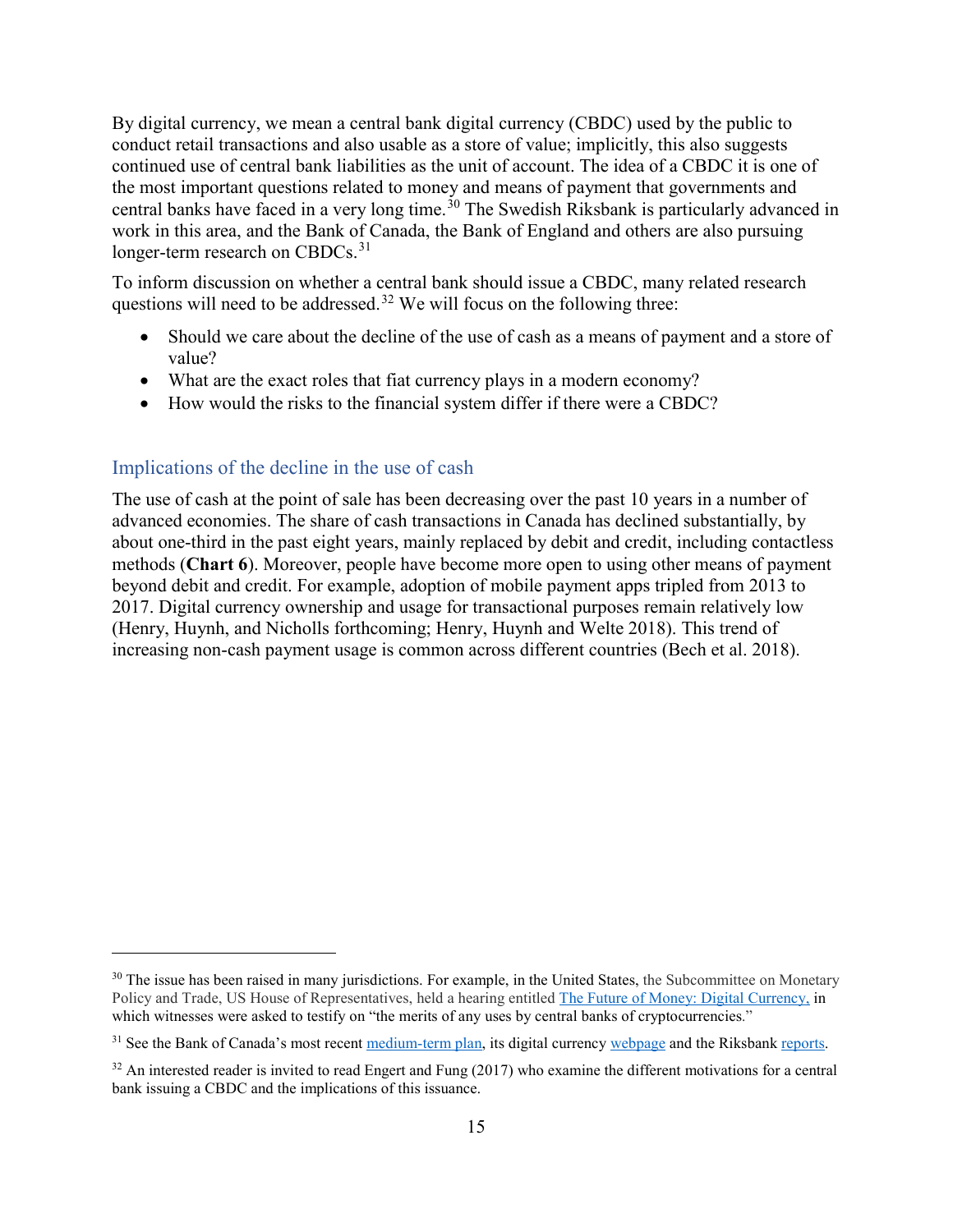

Source: Henry, Huynh and Welte (2018)

While cash use has declined markedly, cash holdings have remained constant or even increased as a share of nominal GDP for most advanced economies over the past 10 years (**Chart 7**). Obvious exceptions to this trend would be Sweden and Norway. Research suggests that this increase in cash holdings is being driven by demand for large-denomination notes primarily for use as a store of value (Bech et al. 2018).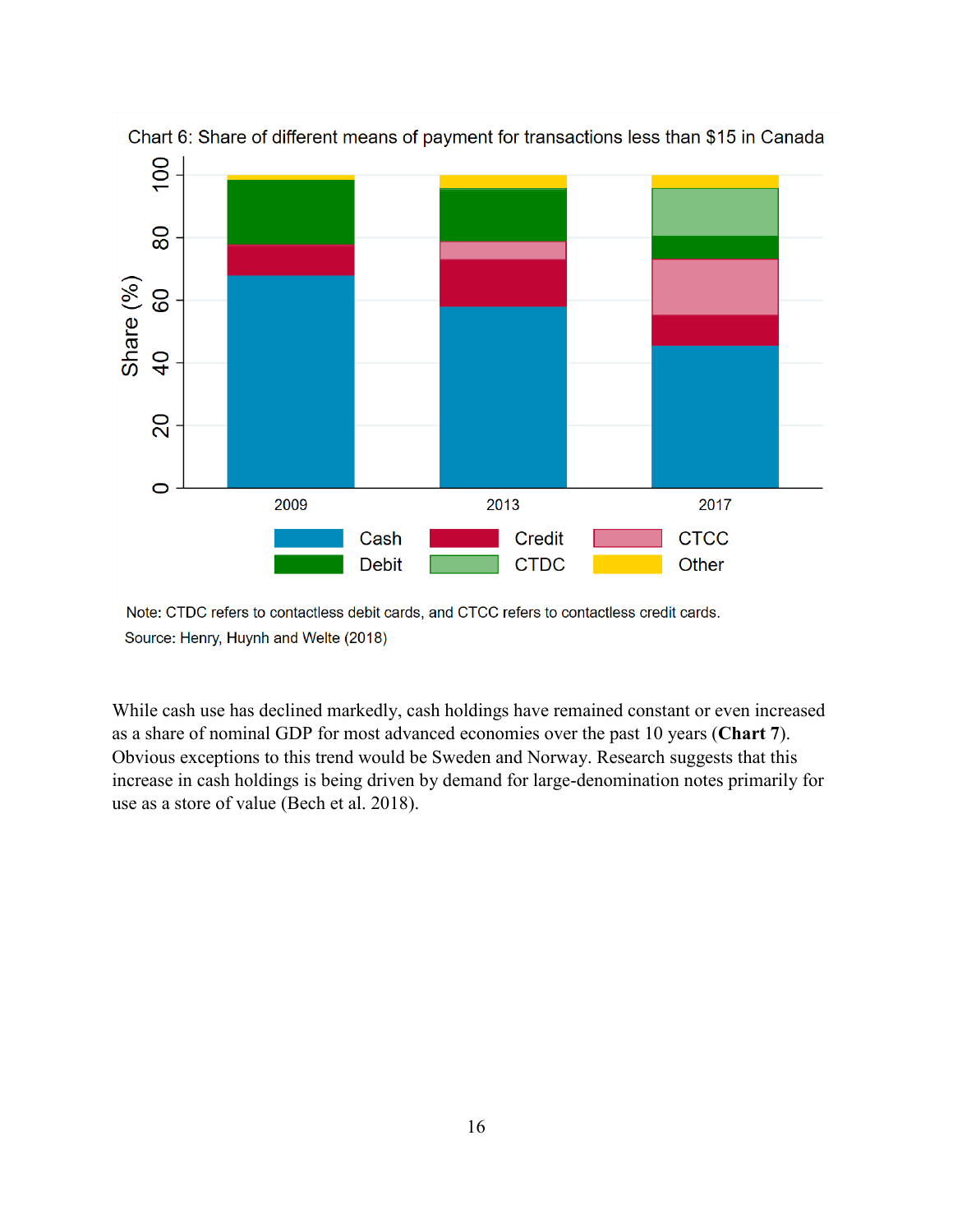

*A central banker may not need to worry about the decline in use of cash for several reasons.* First, social welfare may be enhanced because the private sector may be more innovative in the introduction of new means of payment that could be faster and easier than cash in some transactions (Chiu and Wong 2014). Second, the impact on a central bank's revenue model in terms of lower seigniorage revenue could be mitigated by various means, such as charging fees and charging for overdrafts, or by government financing. Third, a central bank could still fulfill its mandate as long as private inside money is denominated in sovereign currency and there is the right regulation and structure (Engert, Fung and Hendry 2018).

That said, there are also reasons we might worry about these trends. The elimination of cash by the public would rob it of access to a means of payment that is unique—both legal tender and a risk-free store of value. Cash also competes with other private means of payment. This is important to reducing the economic rents in this sector of the economy and is a means for depositors to exert discipline on financial institutions.

*While many may take cash for granted, it performs a crucial role as the default option in the vast majority of retail transactions.* This role means cash has a central place in the economic life of people; it is still the most widely accepted means of payment at the point of sale and the most accessible to all users regardless of access to the financial system (Henry, Huynh, and Welt 2018). In this sense it is also a socially inclusive option because people do not need a bank account to use it to buy goods and services, unlike many electronic payment systems (Chiu and Wong 2014).

This accessibility relies on a two-sided market whereby the use of a means of payment by a consumer needs to be balanced with its acceptance by the merchant (Rochet and Tirole 2003). In these types of markets, the reduction in the use of the platform on one side of the market may cause a reduction in its acceptance on the other side and eventually lead to a collapse of the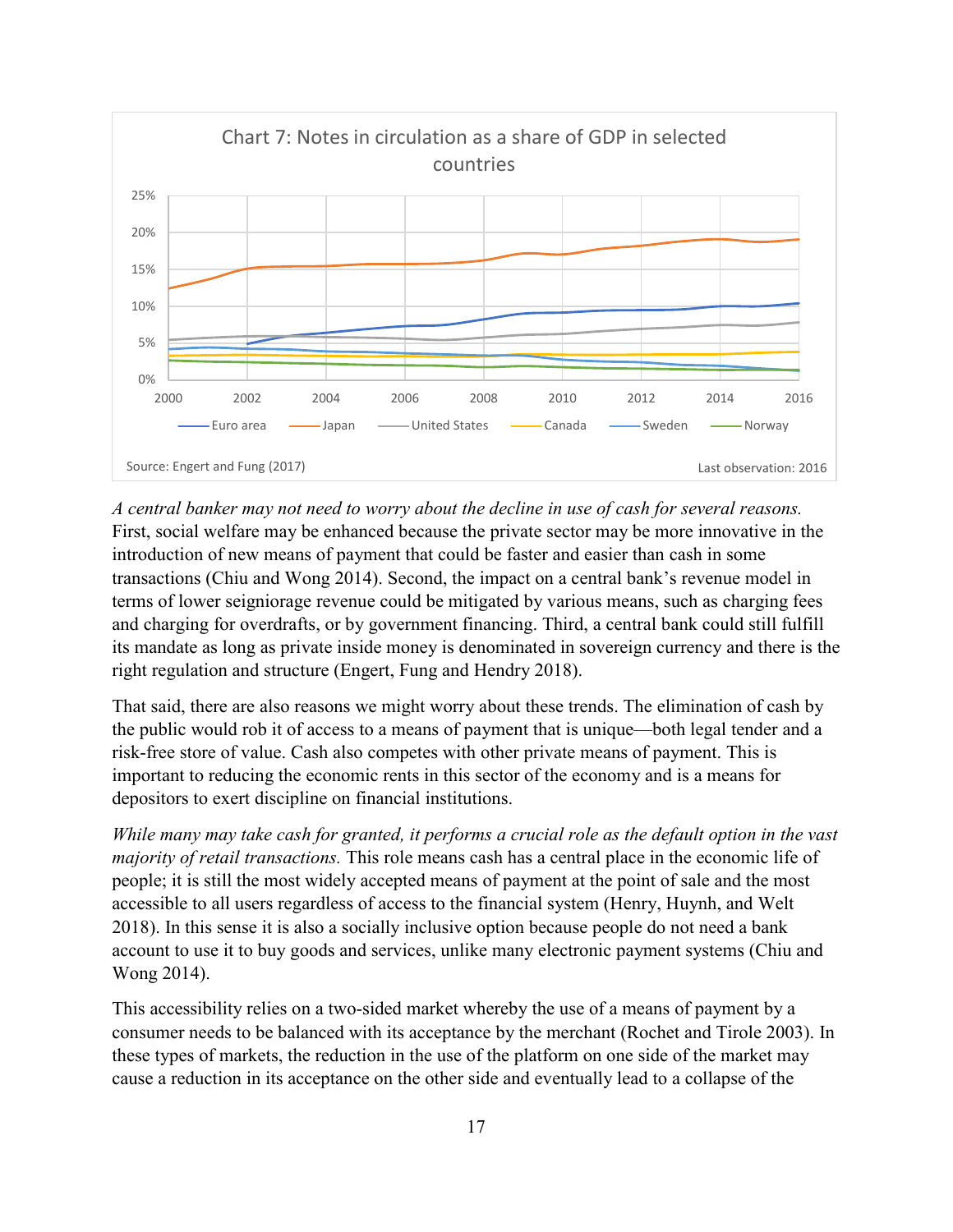platform.[33](#page-21-0) That means that a reduction in the use of cash by consumers may lead to it no longer being widely accepted as a means of payment, as we have seen in some Nordic countries (Sveriges Riksbank 2017, 2018). In addition, due to network externalities it may be the case that this collapse in cash may be sub-optimal.

*Without cash as a competing means of payment, the remaining payment providers could have increased market power, which would lead to decreased competitiveness and possibly higher prices for payment services for consumers and merchants.* In addition, some may find they have decreased access to payment services (e.g., people living in remote regions). In this situation, a properly designed CBDC could allow continued access to a competitive means of payment for all users.

A well-designed CBDC could also provide a few additional benefits relative to bank notes. First, it could promote competition among online payment providers, which is an area where physical cash is deficient. Second, it would make it safer to settle large transactions in central bank money by reducing the risk of theft.<sup>[34](#page-21-1)</sup> Third, if there were a separate payment system for the CBDC, there is a potential to reduce operational risk in the system by diversifying methods of payment. This also implies it would be beneficial to keep physical currency available in the case of a largescale cyber event, provided there were adequate contingencies for cash distribution systems.

#### The role fiat currency plays in a modern economy

 $\overline{a}$ 

This leads to the second question. Is there a public interest reason for a central bank to issue a CBDC? The first place to start in answering this question is to consider whether the use of money is a public good.<sup>[35,](#page-21-2) [36](#page-21-3)</sup> We argue that it is:

- *The use of money as a means of payment is non-rivalrous.* Although the object of money most certainly is rivalrous, the acceptance of money in return for goods by one person does not prohibit or affect the acceptance and use of money by another.
- *The use of cash is non-excludable in its current form*. Anyone can use cash. It is akin to a token that does not depend on a network (or other infrastructure) to ensure that settlement of a transaction is successful or that a user has a store of value. Other methods of payment can exclude consumers, which is part of where the potential for market power comes from.

<span id="page-21-0"></span><sup>&</sup>lt;sup>33</sup> A classic example in the literature is a video game system where few buyers of the system lead to fewer video games being developed for it by developers, leading to lower sales and even less demand for it, and so on.

<span id="page-21-1"></span><sup>&</sup>lt;sup>34</sup> This would depend crucially on whether a CBDC is anonymous and a bearer instrument. The latter would imply that a reduction in the threat of theft would be negligible.

<span id="page-21-2"></span> $35$  The criteria of a public good are that it is non-rivalrous and non-excludable.

<span id="page-21-3"></span><sup>&</sup>lt;sup>36</sup> Tobin (1987) makes a similar case for central bank digital currency, that the public good is the trust in the system.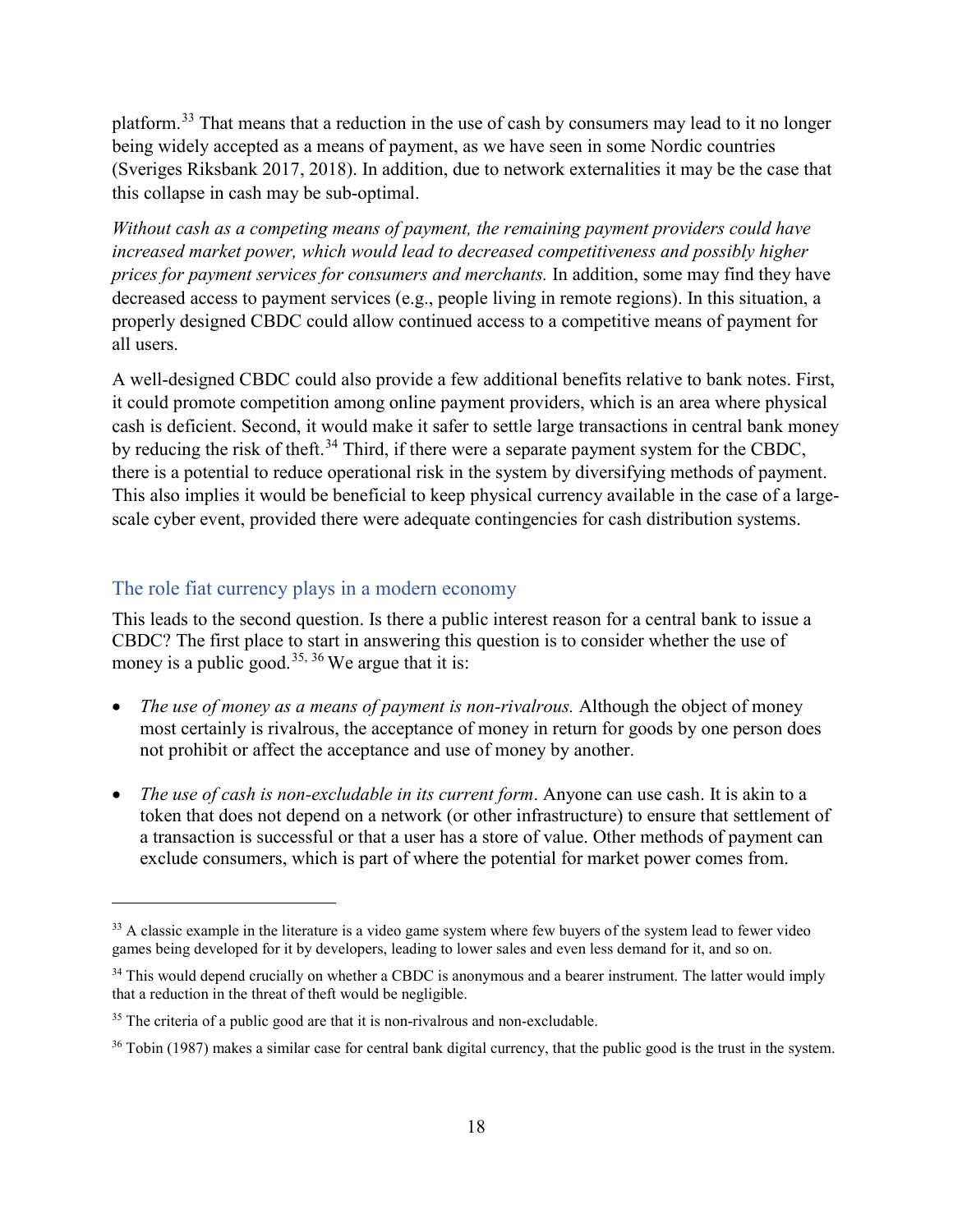A subtler public benefit from the provision of central bank money is that its availability as a ready asset helps underpin trust in the financial system. This is because it provides an outside option to all people who conduct financial transactions—from buying groceries to buying derivatives.

*An outstanding question is whether the use of a CBDC could also be a public good like the use of money. This is a question for economic research to answer because the nature of physical cash usage as a public good may be tied, in part, to its form.* An important role in the near term for monetary theorists is to understand what characteristics of physical cash make it essential to the economy and whether a CBDC with those characteristics would also be essential.<sup>[37](#page-22-0)</sup> For example, certain design features could make CBDC more excludable than cash (e.g., if the central bank were to restrict access or prevented certain types of transactions).

A related set of questions, which are both policy-related and practical, touch on what form should a CBDC take. For instance, should a CBDC be anonymous like cash or simply private? While this is largely a policy choice, it could be informed by a much better understanding of the social value of privacy (a question that extends well beyond simply CBDC design to other areas, such as data). Other design choices relate to whether it should be account- or token-based and whether it should bear interest.<sup>[38](#page-22-1)</sup> As you will see below, these choices have implications for how well a CBDC might support or undermine the stability of the financial system (Lane 2018).

#### Financial system implications of a private versus central bank digital currency

As we have argued, physical cash has traditionally filled the role as a safe store of value that is very liquid since it is the default means of payment. This is important not only for individuals but also for the financial system as a whole.

One of the key functions of a financial system is to match savers with investors. It does this through maturity transformation of long-term and illiquid investments into short-term liquid instruments, such as bank deposits and shares in money-market mutual funds (MMFs). This transformation is beneficial to economic welfare because it provides insurance against the unexpected need for liquidity (Diamond and Dybvig 1983). It also provides market discipline (Calomiris and Kahn 1991) and deals with lack of commitment in contracting (Brunnermier and Oehmke 2013). This maturity transformation/liquidity provision makes the financial system inherently fragile and prone to crises and flights away from risky assets.

The use of a digital currency raises several concerns with regards to the financial system, regardless of whether it is public or private.

<span id="page-22-0"></span><sup>&</sup>lt;sup>37</sup> Recent research at the Bank of Canada on this issue is summarized in Davoodalhosseini and Rivadeneyra (2018).

<span id="page-22-1"></span><sup>&</sup>lt;sup>38</sup> For an example of interesting discussion of some of these design features, see Bordo and Levin (2017).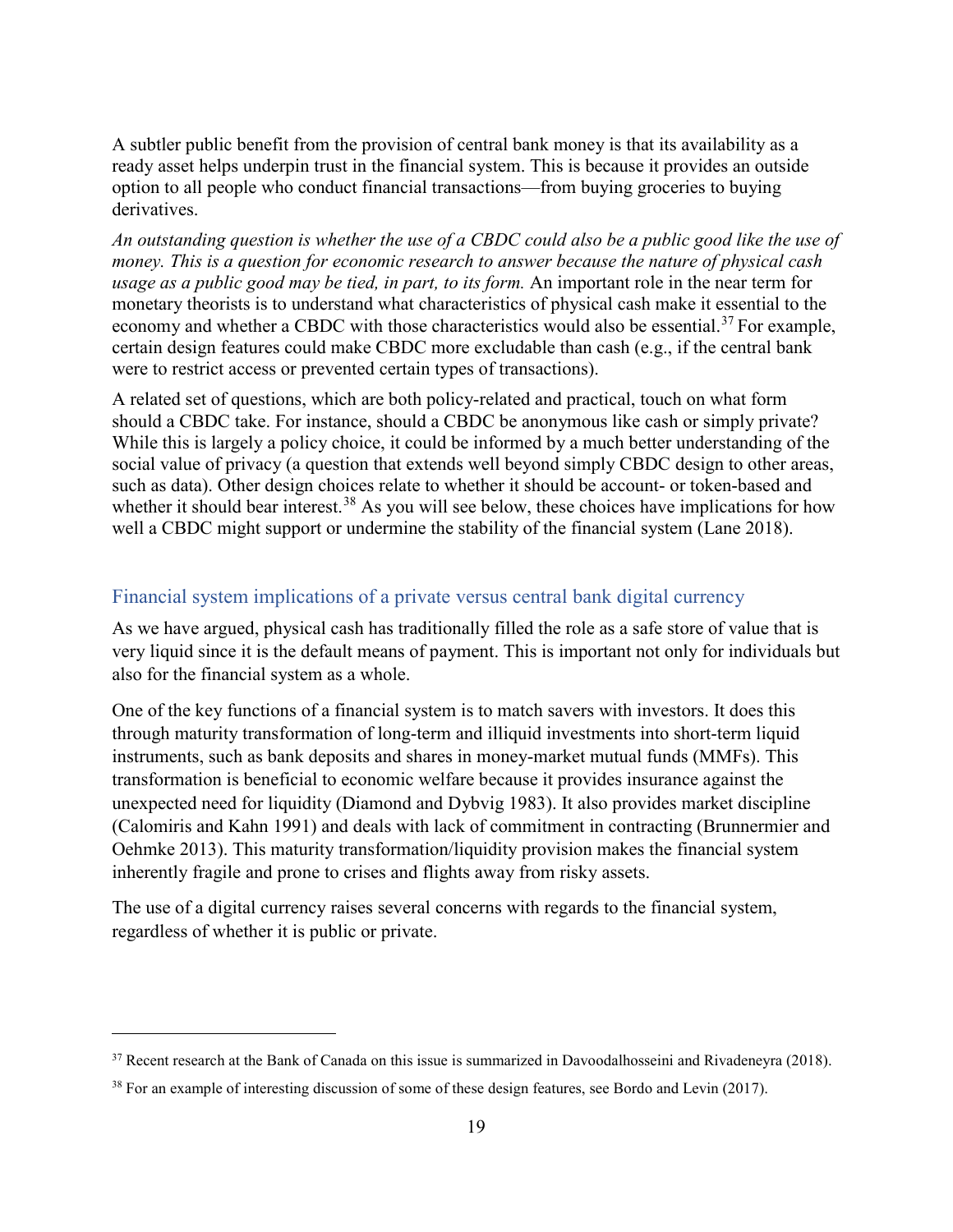*A private digital currency could very well increase the fragility of the financial system through issues such as credit risk and misaligned incentives:*

- It would not serve as a good risk-free store of value without the proper backing*.* This would cause problems for the financial system and economy in the event of a crisis, for two reasons. First, the operator (if there is one) may not consider the network externalities involved with the operation of a digital currency, especially in a crisis. Second, when faced with aggregate uncertainty, private sector claims (inside money) cannot provide the same level liquidity as public sector claims (Holmström and Tirole 1998).
- Depending on the design, it could increase the speed with which funds move from the banking system. Such fast movement of funds could be especially problematic if the issuer has objectives that differ from maximizing social welfare.
- A private issuer (or in the case of a cryptocurrency, the creator or operators) would not internalize the network economies inherent in payment systems sufficiently to invest in appropriate operational safeguards. A successful digital currency would have potentially large network economies in use, like all payment instruments exhibit, and could become too big to fail.

We can see how some of these drawbacks could materialize in the case of stable crypto coins, such as Tether. Stable coins are cryptocurrencies designed to provide a stable one-to-one exchange rate with the US dollar (or some basket of currencies) and act as a safe store of value in the cryptoasset space.<sup>[39](#page-23-0)</sup> The creation and redemption mechanism is like an MMF in that it is backed by safe assets, such as insured bank deposits or government securities. In this set up, an investor can trade the reference currency in exchange for the stable coin at a fixed price. This reference currency is then used to buy collateral that backs the stable coin. These stable coins could be vulnerable to runs like MMFs were during the financial crisis, especially if it is not transparent what backs them and if the coins are the liability of the issuer (as is the case with centralized stable coins). If they are not fully backed by safe assets, holders of stable coins may suffer losses in the event of a default of the issuer.  $40$ 

<span id="page-23-0"></span><sup>&</sup>lt;sup>39</sup> Stable coins use different mechanisms to maintain parity with their reference currency or currencies. Some, such as Tether, are centralized and the coins are backed by assets such as bank deposits held by the issuer of the coin. Others are decentralized, such as Synthetix, are backed by other cryptoassets as collateral and are pegged to have a stable price relative to a fiat currency such as the US dollar.

<span id="page-23-1"></span> $40$  See [Hochstein](https://www.coindesk.com/tether-review-claims-crypto-asset-fully-backed-theres-catch/) (2018) for the case of verifying the safe asset holdings of Tether.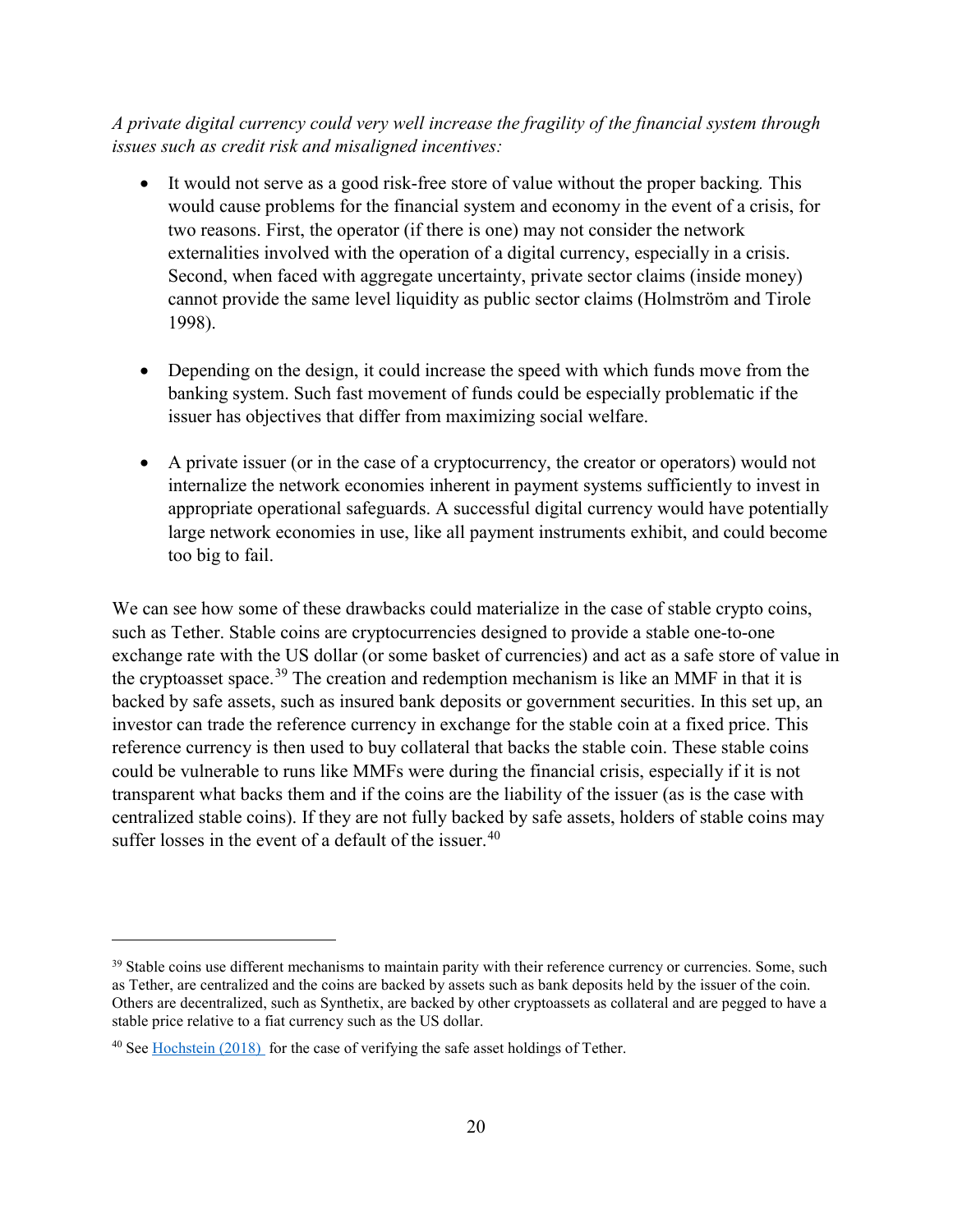*A CBDC could circumvent some of these issues and thereby achieve relatively higher social welfare:*

- A central bank, by design, has the public interest in mind when it conducts its operations.[41](#page-24-0) It would therefore consider any externalities that arise due to the issuance of a digital currency. This, of course, implies the need to understand and quantify, if possible, the extent of the network externalities of a payment system.
- A CBDC would not be a debt of any private individual and, hence, not subject to counterparty credit risk. Not only is this advantageous in stable times to provide some market discipline to banks and competition with bank deposits, but it would also provide a safe haven for people in the case of systemwide financial stress. This is crucial since liabilities of private agents in the economy would all be affected in this type of event and would therefore not be a safe store of value.<sup>[42](#page-24-1)</sup> In contrast, a CBDC would be a liability of the central bank and be backed by the resources of government, which has a unique position relative to private sector agents in that it is not subject to default in its own currency. An interesting question for research in this regard is the extent to which deposit insurance provides a viable substitute.

*However, the fact that a CBDC would compete with bank deposits and provide safe haven is a doubled-edged sword.* Currently, there is a tension between the use of physical cash and other interest-bearing liquid financial assets as a store of value, in large part because of the storage costs of bank notes. This tension helps determine the demand for bank deposits relative to cash. The introduction of a CBDC could fundamentally change the demand for bank deposits, both in normal times and during a financial crisis. This change would depend on the design of a CBDC and the sensitivity of demand deposits to the interest rate.

For instance, if a CBDC were interest-bearing and account-based (e.g., a deposit at the central bank), it would provide direct competition with bank deposits in normal times, as well as a place to run in the case of concern about bank safety. A key benefit of a CBDC during a crisis is that it would be a safe store of value, but could directly increase the likelihood and speed of a bank run if it is not properly designed to mitigate this risk. One would expect that the issue would be somewhat diminished if the CBDC were dissimilar to a bank account, for example, token-based, and especially if it did not bear interest. In addition, it is possible for central bank to design policies (e.g., lending facilities to banks) to at least reduce risks to financial stability (Andolfatto 2018).

<span id="page-24-0"></span><sup>41</sup> For example, the *Bank of Canada Act* makes it clear that the mandate of the Bank is to "regulate credit and currency in the best interests of the economic life of the nation…" [https://laws-lois.justice.gc.ca/eng/acts/B-2/page-](https://laws-lois.justice.gc.ca/eng/acts/B-2/page-1.html#h-1)[1.html#h-1](https://laws-lois.justice.gc.ca/eng/acts/B-2/page-1.html#h-1)

<span id="page-24-1"></span> $42$  An interested reader is encouraged to read Holmström and Tirole (2013), which gives a book-length treatment of the role of liquid asset creation in the private sector.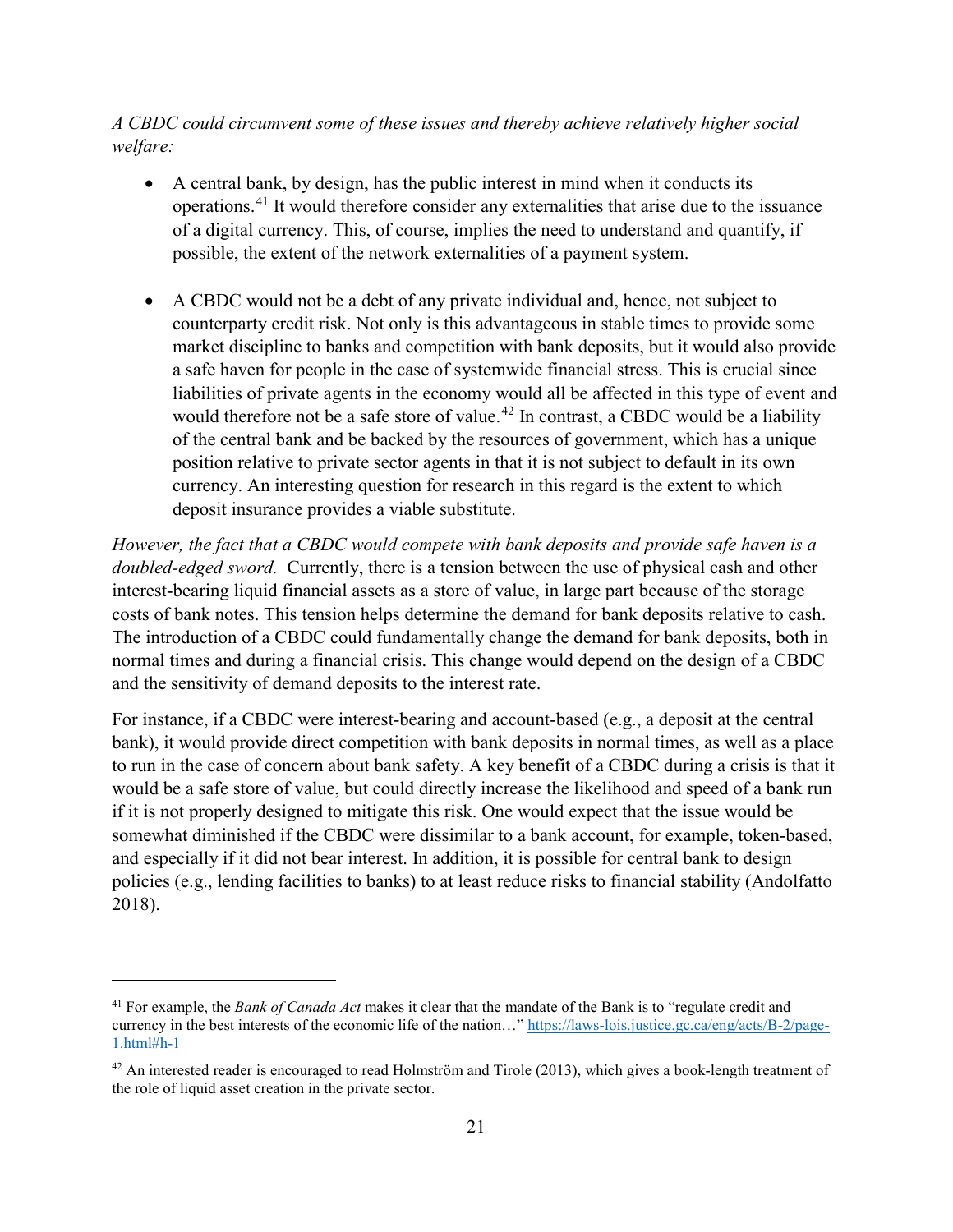Clearly, we need to better understand how the economic decisions of bank depositors might change during a bank run when a CBDC is available; in fact, it is difficult to imagine how a central bank could achieve the appropriate design, let alone issue a CBDC, without further research in this area. A practical place for research to start could be to generate estimates of the interest rate elasticity of demand deposits and early guesses about the cross-elasticity of demand deposits and a CBDC. In general, it will be important to understand how changing dynamics between a CBDC and bank deposits could affect the macroeconomy, with an early example of research in this area by Keister and Sanches (2018). In this assessment, we also need to account for the benefits of strong discipline to private issuers of money-like instruments.

*It is essential to make progress on the many unanswered questions related to whether the central bank should issue a CBDC, before some inadequate private digital currency gains traction as the de facto currency of an economy.* In Canada, this seems unlikely right now because cash is still an important part of the economy (albeit declining) and the use of cryptocurrencies is very low. That said, it is possible that the technology and preferences could evolve quickly, particularly if some of the deficits of cryptocurrencies that we highlight above are addressed. In this case, central banks and governments should be ready to make informed decisions on how best to respond.

#### Conclusions and topics for further study

We are at an important juncture in the history of central banking. While cryptocurrencies do not appear to be gaining traction in advanced economies such as Canada, the situation is changing quickly. Trading activity in the broader cryptoasset class has risen to levels comparable to US municipal bonds and Canadian foreign exchange markets.

We have examined what cryptoassets bring to the table that is new and how cryptocurrencies and other private digital currencies might affect core central banking functions if they were to become more widely used. Like many, we think that the underlying technology to cryptoassets blockchain—holds promise in terms of efficiency gains in financial services. That said, we argue that there are a couple of situational ironies in the cryptoasset landscape: the need for trust abounds in what is supposed to be a "trustless" technology; and what is purported to be a "decentralized solution" is highly concentrated. It is also unlikely that a cryptocurrency could form the basis of stable or desirable monetary policy regime. In fact, the money supply rule underpinning cryptocurrencies like bitcoin may turn out to be more of a disadvantage than an advantage in this regard.

Clearly the emergence of cryptocurrencies, paired with a declining use of cash in transactions, has increased interest in the question of whether a central bank should issue its own digital currency. The Bank of Canada, along with other central banks, is pursuing an active research agenda in this area. The place to start is to determine the conditions under which it would be in the public interest to issue a CBDC, if any. We argue that, while cash is a public good, a number of important policy and design questions need to be answered before determining whether a CBDC would be in the public interest. Clearly the implications for the broader financial system, especially deposit-taking institutions, need to be assessed in conjunction with other benefits and risks.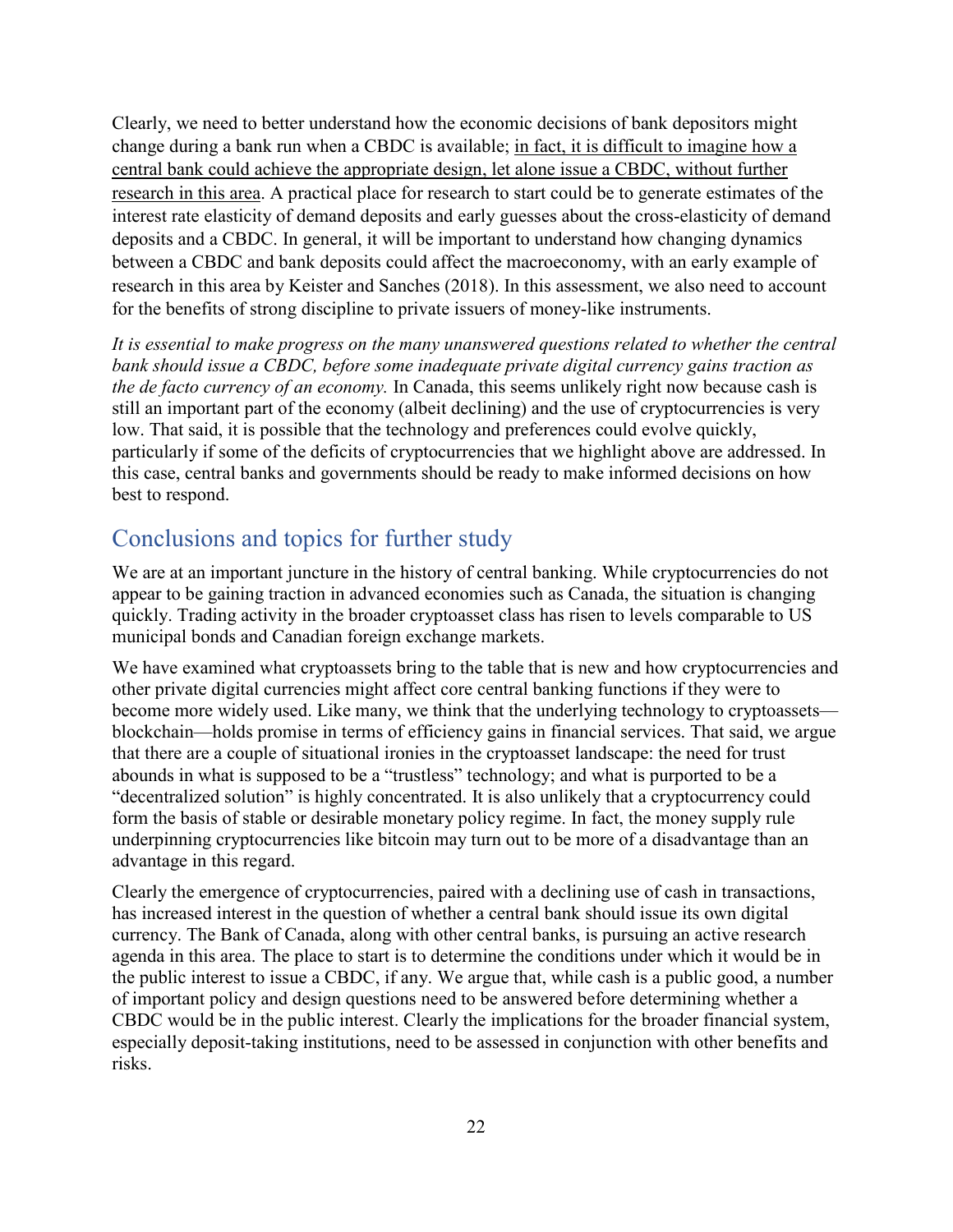We have outlined what we think are the most important research and policy questions for central banks in this area, with the hope of providing some focus for ongoing work on the issue. These are related to gaining a better understanding of the following:

- (i) *The underlying incentives of the various actors in the cryptoasset space, and how they might differ from those faced by more traditional actors.* The questions here are wideranging, from the incentives embedded in the different consensus mechanisms of DLT technologies to the trade-offs between trust and decentralization in the broader crypto ecosystem.
- (ii) *How the co-existence of sovereign and private monies would affect financial stability and monetary policy under situations of financial stress, or if coexistence itself could create the stress.* Since no cryptocurrency currently serves as a good money right now, this set of questions is forward-looking and could benefit from models that can generate financial stress.
- (iii) *The implications of a CDBC for social welfare, and related trade-offs.* The final question will require, at a minimum, answers to policy and design issues related to the public-good role that the use of physical cash currently plays and how a central bank can ensure this role continues as the use of physical cash declines. It also requires a better understanding of how bank funding and bank business models could change if a CBDC were available, and how a CBDC could be designed to mitigate the risk of potential destabilizing effects of bank runs.

We think it is an exciting time to be an economic researcher in this area; the results of this research promise to be useful and impactful and have the potential to fundamentally change the way modern economies and financial systems function.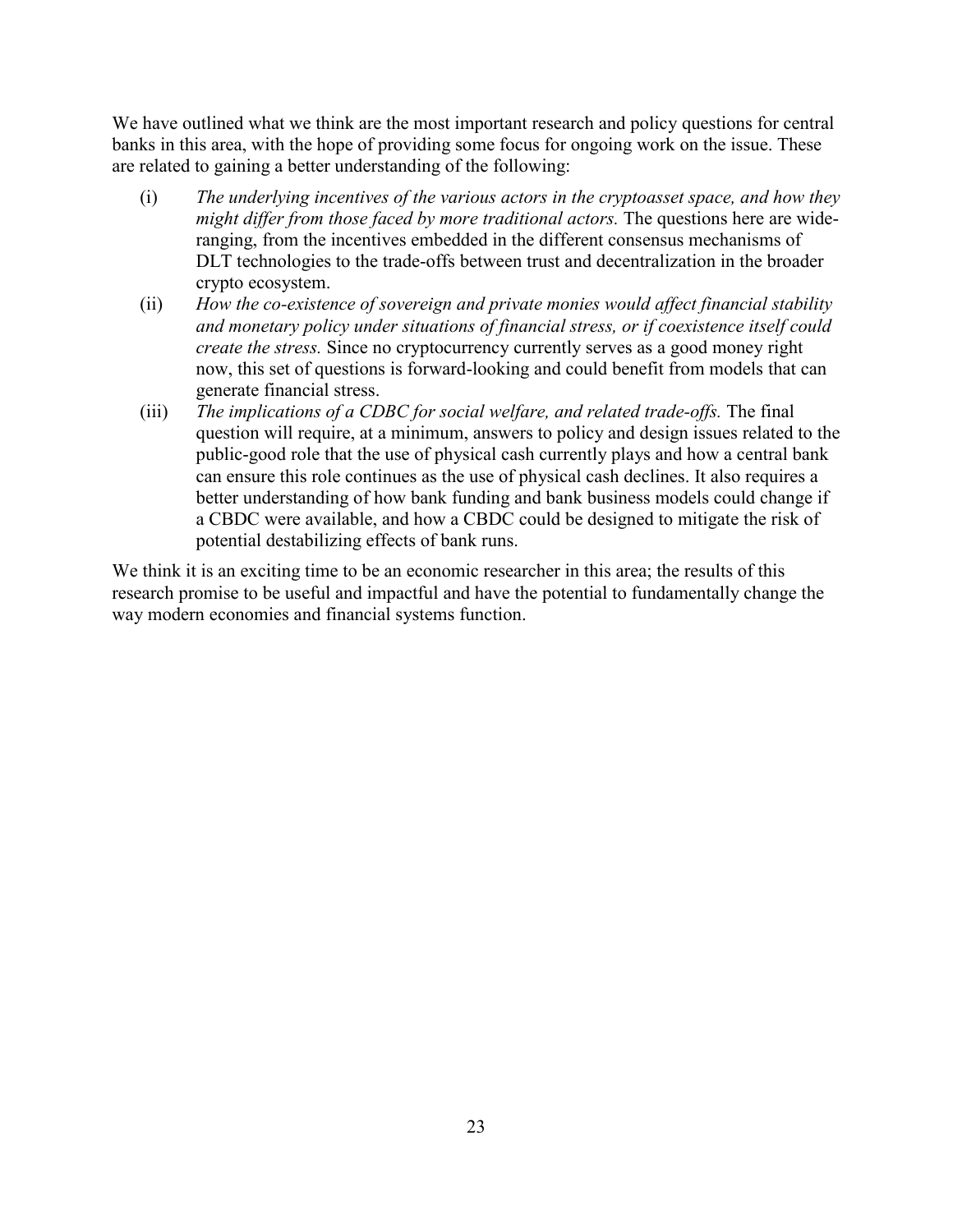#### References

- Abadi, J. and M. Brunnermeier. 2018. "Blockchain Economics." Princeton University.
- Andolfatto, D. 2018. "Assessing the Impact of Central Bank Digital Currency on Private Banks." Federal Reserve Bank of St. Louis Working Paper No. 2018-026B.
- Athey, S., I. Parashkevov, V. Sarukkai and J. Xia. 2016. "Bitcoin Pricing, Adoption, and Usage: Theory and Evidence." Stanford University Graduate School of Business Working Paper No. 3469.
- Bambrough, B. 2018. "Ethereum Price Jumps on Major Bank Approval and Approaching Proof-Of-Stake." *Forbes*, November 5, [https://www.forbes.com/sites/billybambrough/2018/11/05/ethereum-price-jumps-on](https://www.forbes.com/sites/billybambrough/2018/11/05/ethereum-price-jumps-on-major-bank-approval-and-approaching-proof-of-stake/#7af7bd0a5621)[major-bank-approval-and-approaching-proof-of-stake/#7af7bd0a5621.](https://www.forbes.com/sites/billybambrough/2018/11/05/ethereum-price-jumps-on-major-bank-approval-and-approaching-proof-of-stake/#7af7bd0a5621)
- Bank of Canada, Bank of England and Monetary Authority of Singapore. 2018. *Cross-Border Interbank Payments and Settlements: Emerging Opportunities for Digital Transformation*. Joint report.
- Bank for International Settlements (BIS). 2018. "V. Cryptocurrencies: Looking Beyond the Hype." BIS *Annual Economic Report 2018*: 91–114.
- Bech M. L., U. Faruqui, F. Ougaard and C. Picillo. 2018. "Payments Are A-Changin' but Cash Still Rules." *BIS Quarterly Review* (March).
- Bolt, W. and M. van Oordt. 2016. "On the Value of Virtual Currencies." Bank of Canada Staff Working Paper No. 2016-42.
- Bordo, M. D. and A. T. Levin. 2017. "Central Bank Digital Currency and the Future of Monetary Policy." National Bureau of Economic Research Working Paper No. 23711.
- Brauneis, A., R. Mestel, R. Riordan and E. Theissen. 2018. "A High-Frequency Analysis of Bitcoin Markets." Available at SSRN: [http://dx.doi.org/10.2139/ssrn.3249477.](https://dx.doi.org/10.2139/ssrn.3249477)
- Brunnermeier, M. K. and M. Oehmke. 2013. "The Maturity Rat Race." *Journal of Finance* 68 (2): 483–521.
- Calomiris, C. W. and C. M. Kahn. 1991. "The Role of Demandable Debt in Structuring Optimal Banking Arrangements." *American Economic Review* 81 (3): 497–513.
- Carstens, A. 2018 "Central Banks and Cryptocurrencies: Guarding Trust in a Digital Age." Remarks at Brookings Institution, Washington, DC, April 17.
- Chapman, J., R. Garratt, S. Hendry, A. McCormick and W. McMahon. 2017. "Project Jasper: Are Distributed Wholesale Payment Systems Feasible Yet?" Bank of Canada *Financial System Review* (June): 59–69*.*
- Chiu, J. and T. Koeppl. 2018. "Incentive Compatibility on the Blockchain." Bank of Canada Staff Working Paper No. 2018-34.
- Chiu, J. and T. Wong. 2014. "E-Money: Efficiency, Stability and Optimal Policy." Bank of Canada Staff Working Paper No. 2014-16.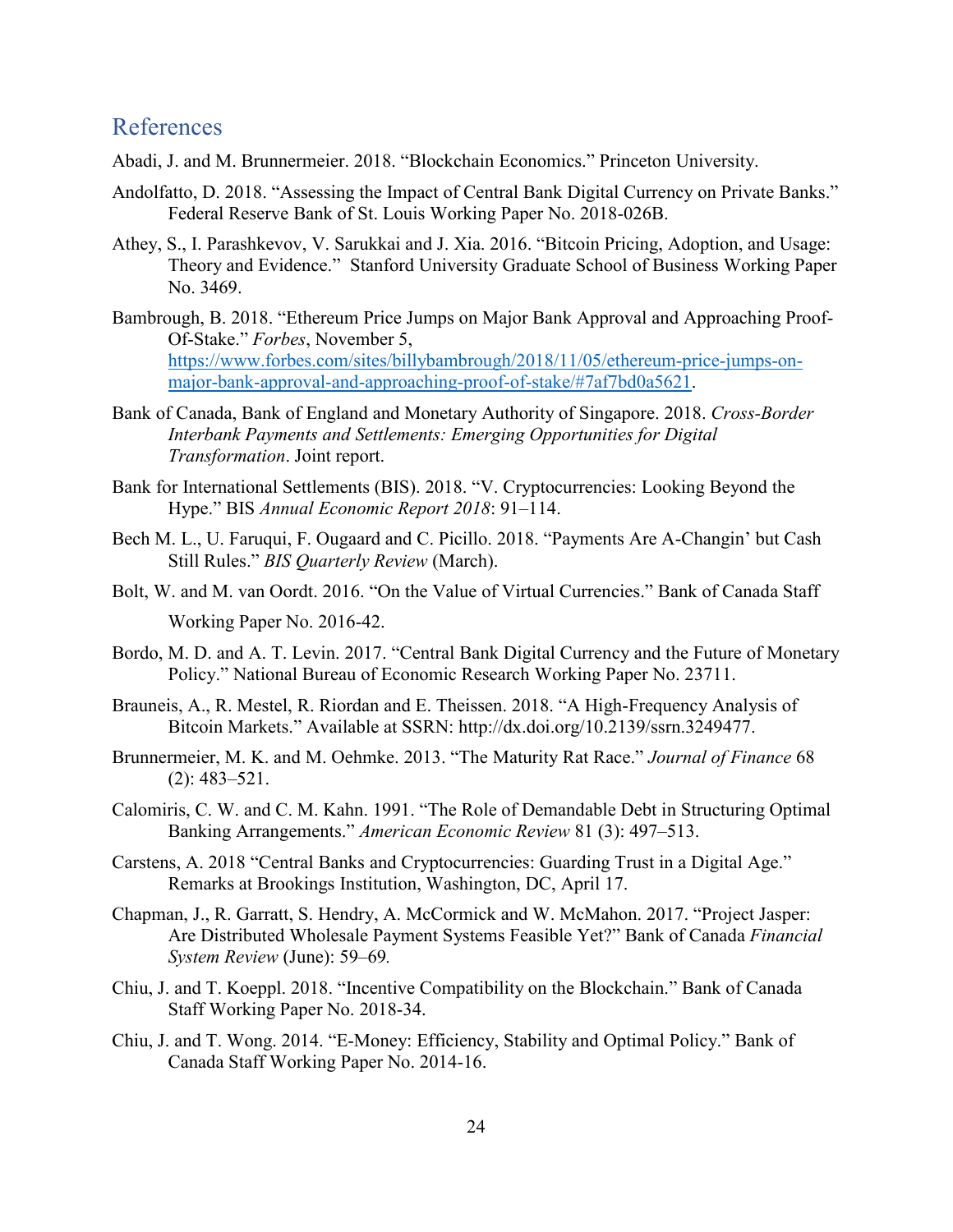- Canadian Foreign Exchange Committee. 2018. "CFEC Releases Results of April 2018 Foreign Exchange Volume Survey." July 24.
- de Vries, A. 2018. "Bitcoin's Growing Energy Problem." *Joule* 2 (5): 801–805.
- Davoodalhosseini M. and F. Rivadeneyra. 2018. "A Policy Framework for E-Money: A Report on Bank of Canada Research." Bank of Canada Staff Discussion Paper No. 2018-05.
- Diamond D. W. and P. H. Dybvig. 1983. "Bank Runs, Deposit Insurance, and Liquidity." *The Journal of Political Economy* 91 (3): 401–419.
- Engert, W. and B. Fung. 2017. "Central Bank Digital Currency: Motivations and Implications." Bank of Canada Staff Discussion Paper No. 2017-16.
- Engert, W., B. Fung and S. Hendry. 2018. "Is a Cashless Society Problematic?" Bank of Canada Staff Discussion Paper No. 2018-12.
- Financial Stability Board. 2018. "Crypto-asset Markets Potential Channels for Future Financial Stability Implications." FSB Policy Documents.
- ———. 2017. "Financial Stability Implications from FinTech." FSB Policy Document.
- Finma. 2018. "FINMA publishes ICO guidelines." Press release, February 16, [https://www.finma.ch/en/news/2018/02/20180216-mm-ico-wegleitung/.](https://www.finma.ch/en/news/2018/02/20180216-mm-ico-wegleitung/)
- Fung, B., S. Hendry and W. E. Weber. 2017. "Canadian Bank Notes and Dominion Notes: Lessons for Digital Currencies." Bank of Canada Staff Working Paper No. 2017-5.
	- ———. 2018. "Swedish Riksbank Notes and Enskilda Bank Notes: Lessons for Digital Currencies." Bank of Canada Staff Working Paper No. 2018-27.
- Garratt, R. and N. Wallace. 2018. "Bitcoin 1, Bitcoin 2, ....: An Experiment in Privately Issued Outside Monies." *Economic Inquiry* 56 (3): 1887–1897. doi:10.1111/ecin.12569
- Gleeson-White, J. 2012. *Double Entry: How the Merchants of Venice Created Modern Finance.*  New York/London*:* W.W. Norton and Company.
- Graeber, D. 2011*Debt: The first 5000 years*. New York: Melville House Publishing.
- He, D. 2018. "Monetary Policy in the Digital Age." *Finance & Development* 55 (2): 13–16, International Monetary Fund, Washington, DC.
- Hertig, A. 2018. "The Latest Bitcoin Bug Was So Bad, Developers Kept Its Full Details a Secret." *Coindesk*, September 24, [https://www.coindesk.com/the-latest-bitcoin-bug-was](https://www.coindesk.com/the-latest-bitcoin-bug-was-)so-bad-developers-kept-its-full-details-a-secret.
- Henry, C. S, K. P. Huynh and G. Nicholls. 2018. Bitcoin Awareness and Usage in Canada. *Journal of Digital Banking* 2 (4): 311–337.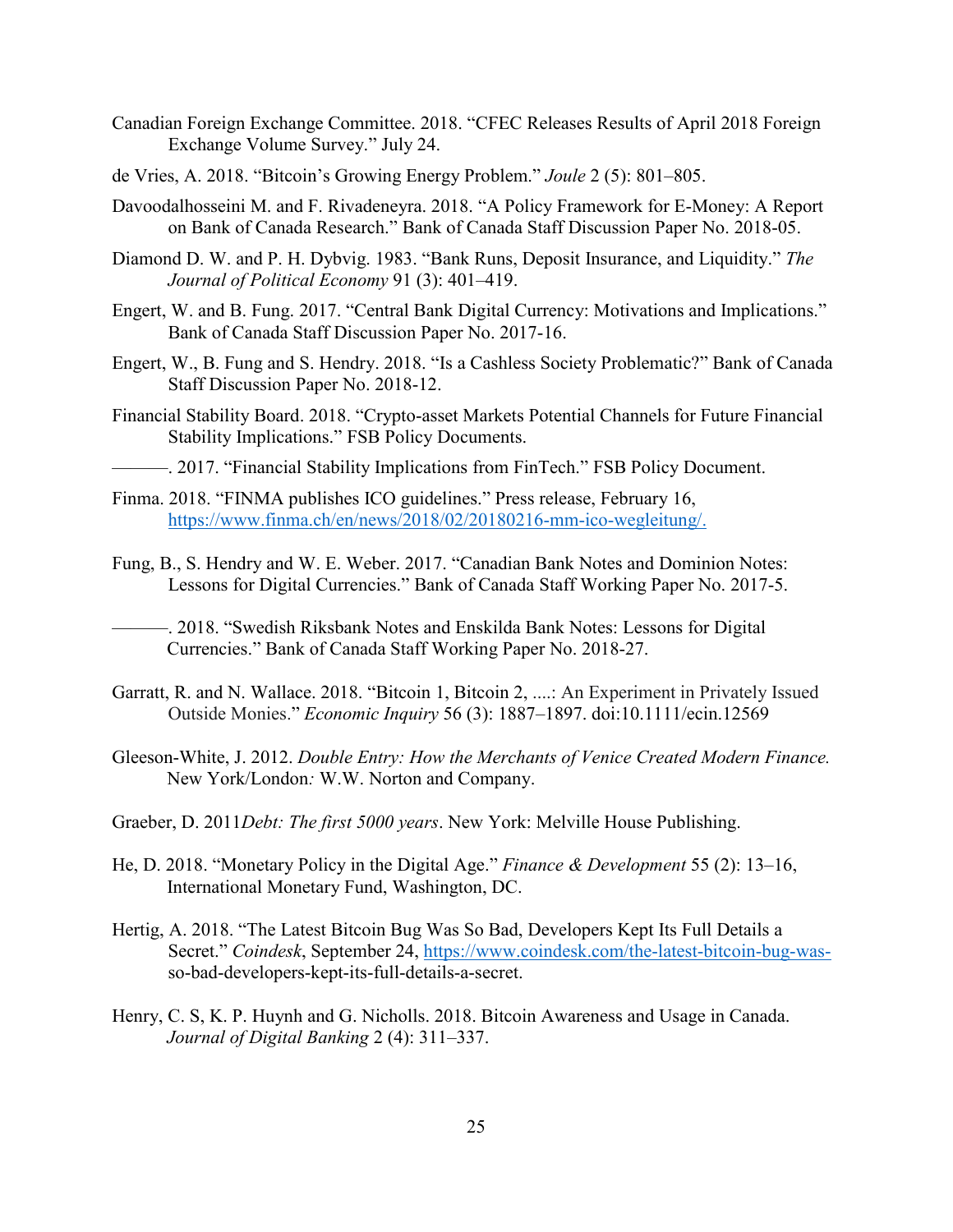———. Forthcoming. "Bitcoin Awareness and Usage in Canada: An Update." *Journal of Investing.*

- Henry, C. S., K. P. Huynh and A. Welte. 2018. "2017 Methods-of-Payment Survey Report." Bank of Canada Staff Discussion Paper No. 2018-17.
- Hochstein, M. 2018. "Tether Review Claims Crypto Asset Fully Backed But There's a Catch." *Coindesk*, June 20, [https://www.coindesk.com/tether-review-claims-crypto-asset-fully](https://www.coindesk.com/tether-review-claims-crypto-asset-fully-backed-theres-catch)[backed-theres-catch.](https://www.coindesk.com/tether-review-claims-crypto-asset-fully-backed-theres-catch)
- Holmström B. and J. Tirole. 1998. "Public and Private Supply of Liquidity." *Journal of Political Economy* 106 (1): 1–40.
- ———. 2013. *Inside and Outside Liquidity*. Cambridge, MA: The MIT Press.
- Hu, A, C. A. Parlour and U. Rajan. 2018. "Cryptocurrencies: Stylized Facts on a New Investible Instrument." Available at SSRN:<https://ssrn.com/abstract=3182113> or [http://dx.doi.org/10.2139/ssrn.3182113](https://dx.doi.org/10.2139/ssrn.3182113)
- Javier, L. 2018. "Yes, These Chickens Are on the Blockchain." Blooomberg Businessweek, April 9, [https://www.bloomberg.com/news/features/2018-04-09/yes-these-chickens-are](https://www.bloomberg.com/news/features/2018-04-09/yes-these-chickens-are-on-the-blockchain)[on-the-blockchain.](https://www.bloomberg.com/news/features/2018-04-09/yes-these-chickens-are-on-the-blockchain)
- Kareken, J. and N. Wallace. 1981. "On the Indeterminacy of Equilibrium Exchange Rates." *The Quarterly Journal of Economics* 96 (2): 207–222.
- Keister, T. and D. Sanches. 2018. "Should Central Banks Issue Digital Currency?" Working Paper.
- Kharif, O. 2018. "Cryptocurrency Attacks are Rising." Blooomberg, May 30, [https://www.bloomberg.com/news/articles/2018-05-29/cryptocurrency-attacks-are-rising](https://www.bloomberg.com/news/articles/2018-05-29/cryptocurrency-attacks-are-rising-as-rouge-miners-exploit-flaw)[as-rouge-miners-exploit-flaw.](https://www.bloomberg.com/news/articles/2018-05-29/cryptocurrency-attacks-are-rising-as-rouge-miners-exploit-flaw)
- Kocherlakota, N. R. 1998. "Money Is Memory." *Journal of Economic Theory* 81 (2): 232–251.
- Lamport, L., R. Shostak and M. Pease. 1982. "The Byzantine Generals Problem" *ACM Transactions on Programming Languages and Systems* 4 (3) 382–401.
- Lane, T. 2018. "Decrypting "Crypto" Speech at Haskayne School of Business, University of Calgary, Calgary, Alberta, October 1.
- Lerner, J. and J. Tirole. 2002. "Some Simple Economics of Open Source." *The Journal of Industrial Economics* 50 (2): 197–234.
- Ma, L. C. K., P. Banerjee, J. H. Y. Lai and R. H. Shroff. 2008. "Diffusion of the 'Octopus' Smart Card E-payment System: A Business and Technology Alignment Perspective." *International Journal of Business and Information* 3 (1): 115–128.
- Nexo. 2018. "Nexo Token Terms." Accessed on December 5, [https://nexo.io/assets/downloads/NEXO-Token-Terms.pdf.](https://nexo.io/assets/downloads/NEXO-Token-Terms.pdf)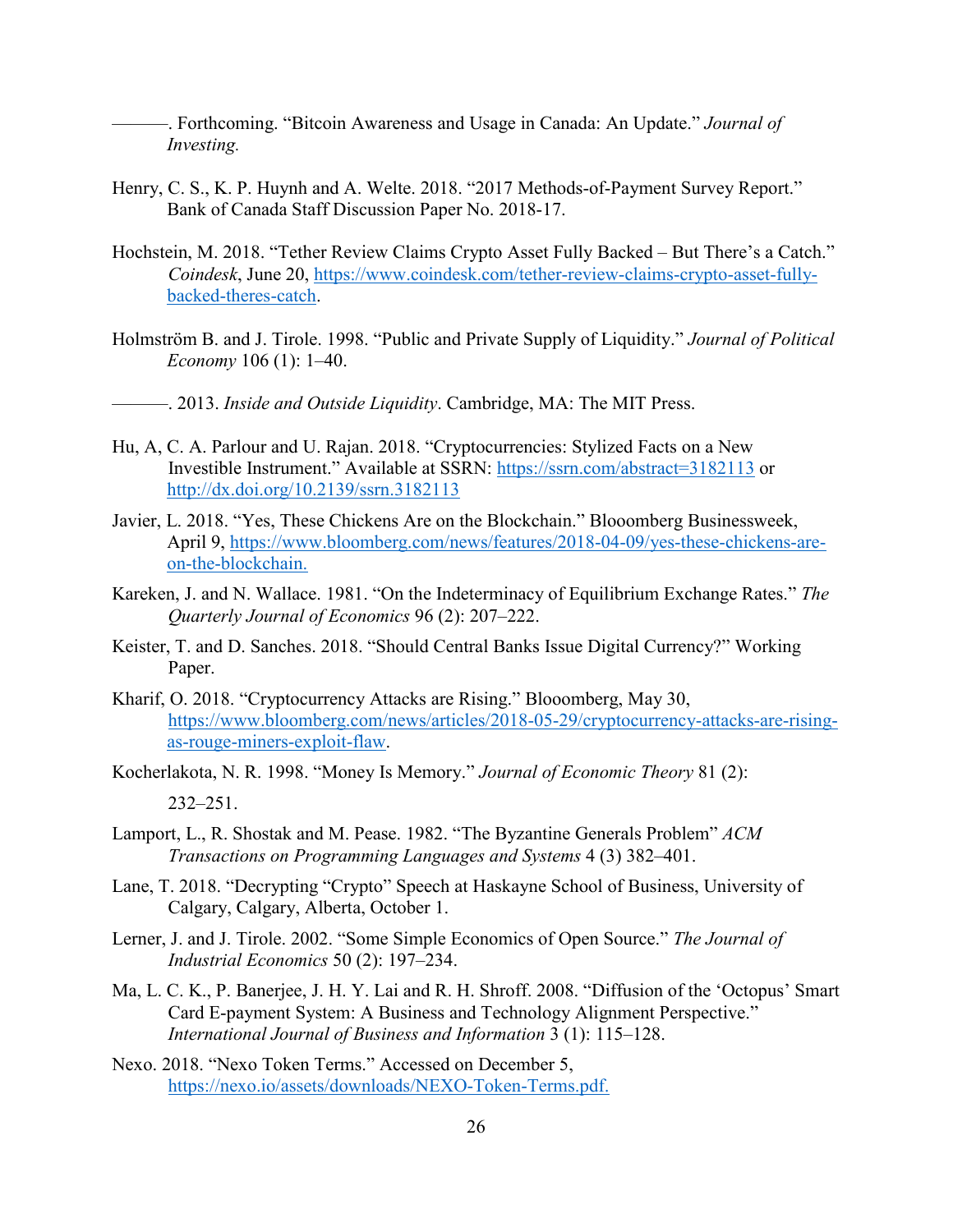- Ostroy, J. M., 1973. "The Informational Efficiency of Monetary Exchange." *American Economic Review* 63 (4) 597–610.
- Paul, R. 2011. *Gold, Peace, and Prosperity: The Birth of a New Currency*. Auburn, Alabama: Ludwig von Mises Institute.
- Peragallo, E. 1969. Review of *History of Accounting and Accountants,* by Richard Brown. *The Accounting Review* 44 (4): 854–56. [http://www.jstor.org/stable/243691.](http://www.jstor.org/stable/243691)
- Rochet, J. and J. Tirole. 2003. "Platform Competition in Two-Sided Markets." *Journal of the European Economic Association* 1 (4): 990–1029. <https://doi:10.1162/154247603322493212>
- Saleh, F. 2018. "Blockchain Without Waste: Proof-of-Stake." Available at SSRN: [http://dx.doi.org/10.2139/ssrn.3183935.](https://dx.doi.org/10.2139/ssrn.3183935)
- Sveriges Riksbank. 2017. "E-krona Project, Report 1" (September).
- ———. 2018. "E-krona Project Report 2" (October).
- Tobin, J. 1987. "The Case for Preserving Regulatory Distinctions." In *Restructuring the Financial System*. Federal Reserve Bank of Kansas City: 167–183.
- Townsend, R. M. 1987. "Economic Organization with Limited Communication." *American Economic Review* 77 (5): 954–971.
- Walch, A. 2018. "In Code(rs) We Trust: Software Developers as Fiduciaries in Public Blockchains." Available at SSRN: [https://ssrn.com/abstract=3203198.](https://ssrn.com/abstract=3203198)
	- ———. 2019. "Deconstructing 'Decentralization': Exploring the Core Claim of Crypto Systems." In *Crypto Assets: Legal and Monetary Perspectives*. Oxford University Press forthcoming 2019. Available at SSRN: [https://ssrn.com/abstract=3326244.](https://ssrn.com/abstract=3326244)
- Weber, W. E. 2015. "Government and Private E-Money-Like Systems: Federal Reserve Notes and National Bank Notes." Bank of Canada Staff Working Paper No. 2015-18.
	- ———. 2016. "A Bitcoin Standard: Lessons from the Gold Standard." Bank of Canada Staff Working Paper No. 2016-14.
- Wilkins, C. A. 2014. "Money in a Digital World." Speech at Wilfrid Laurier University, Waterloo, Ontario, November 13.
	- ———. 2018. "Money for Nothing? A Central Banker's Take on Cryptoassets." Speech at Princeton University's career speaker series, Princeton, New Jersey, October 4.
- Williamson, S. 2018. "Is Bitcoin a Waste of Resources?" Federal Reserve Bank of St. Louis *Review* 100 (2).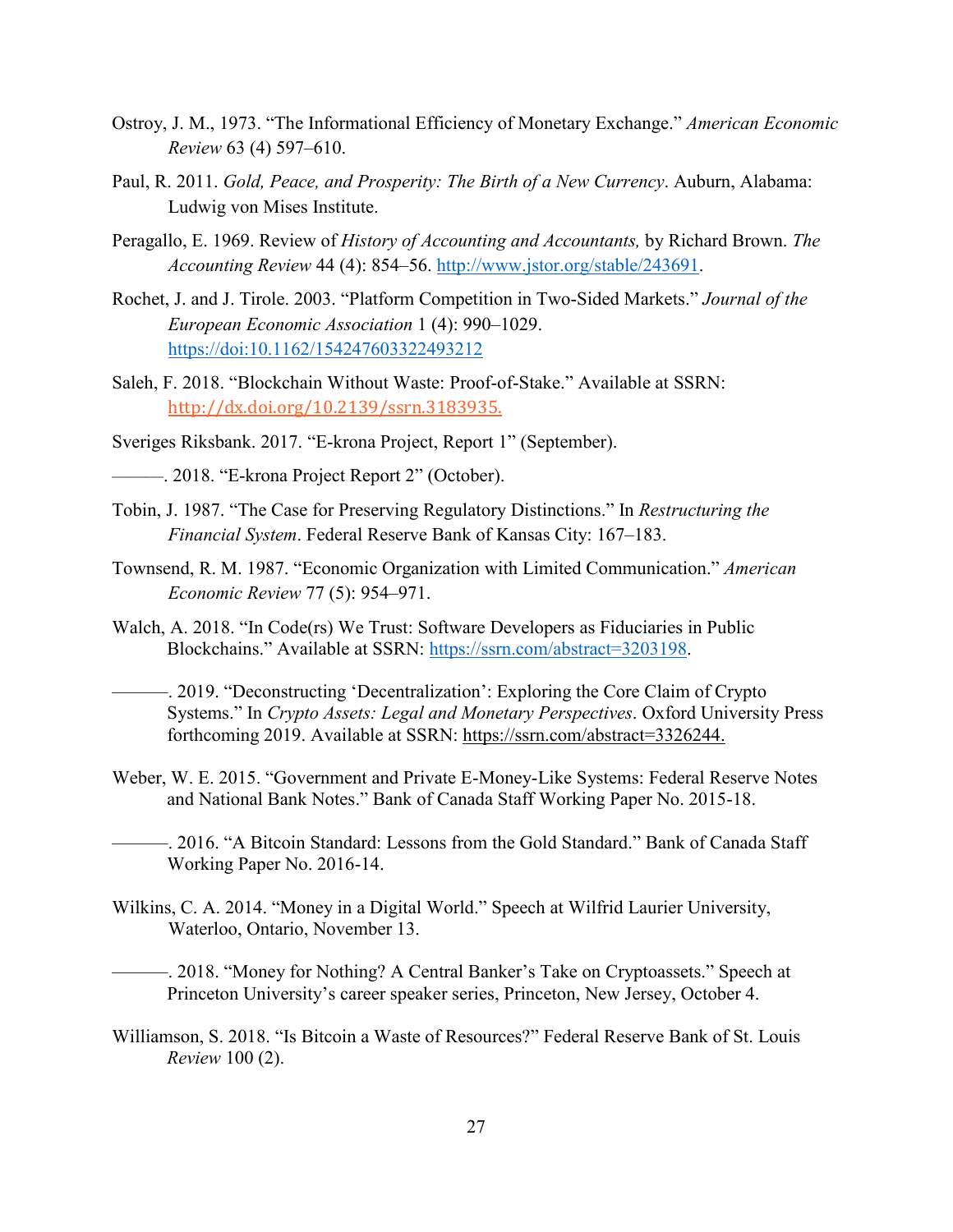- van Wirdum, A. 2018. "The Good, the Bad and the Ugly Details of One of Bitcoin's Nastiest Bugs Yet." *Bitcoinmagazine*, September 21, [https://bitcoinmagazine.com/articles/good](https://bitcoinmagazine.com/articles/good-bad-and-ugly-details-one-bitcoins-nastiest-bugs-yet/)[bad-and-ugly-details-one-bitcoins-nastiest-bugs-yet/.](https://bitcoinmagazine.com/articles/good-bad-and-ugly-details-one-bitcoins-nastiest-bugs-yet/)
- Yamey, B. S. 1949. "Scientific Bookkeeping and the Rise of Capitalism." *The Economic History Review,* New Series 1 (2/3): 99–113. doi:10.2307/2589824.
- Zhu, Y. and S. Hendry. 2019. "A Framework for Analyzing Monetary Policy in an Economy with E-money." Bank of Canada Staff Working Paper No. 2019-01.